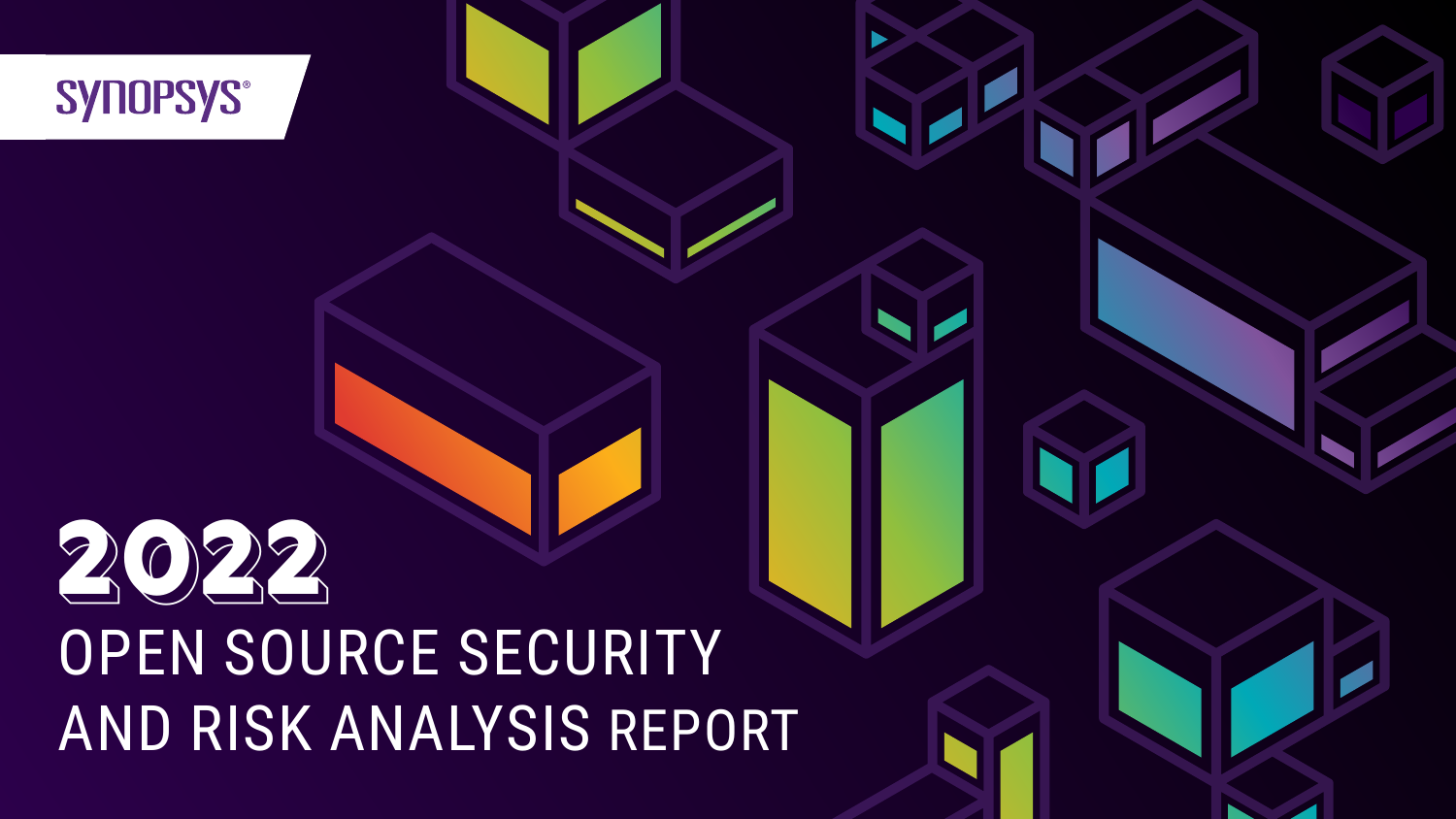#### **TABLE OF CONTENTS**

| <b>ABOUT THE 2022 OPEN SOURCE SECURITY</b>        |
|---------------------------------------------------|
|                                                   |
|                                                   |
|                                                   |
|                                                   |
|                                                   |
|                                                   |
|                                                   |
|                                                   |
|                                                   |
|                                                   |
| THE EXECUTIVE ORDER AND SUPPLY CHAIN SECURITY  13 |

| IS YOUR ORGANIZATION SUPPORTING OPEN SOURCE?  19         |  |
|----------------------------------------------------------|--|
|                                                          |  |
|                                                          |  |
| A PRESCRIPTION FOR THE "WITCHES' BREW" OF OPEN SOURCE 22 |  |
| ARE WE VULNERABLE? ARE OUR CUSTOMERS                     |  |
|                                                          |  |
|                                                          |  |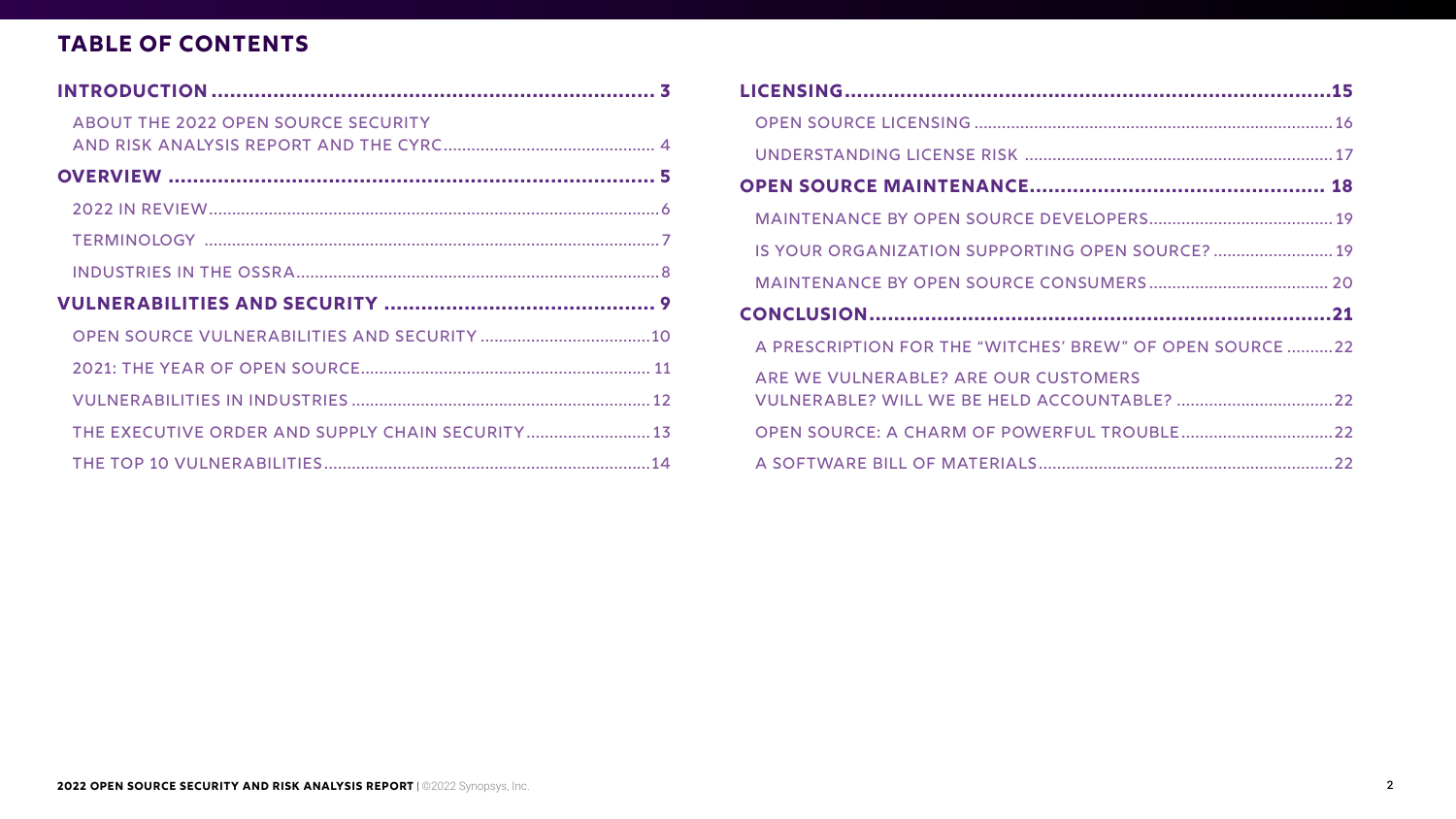<span id="page-2-0"></span>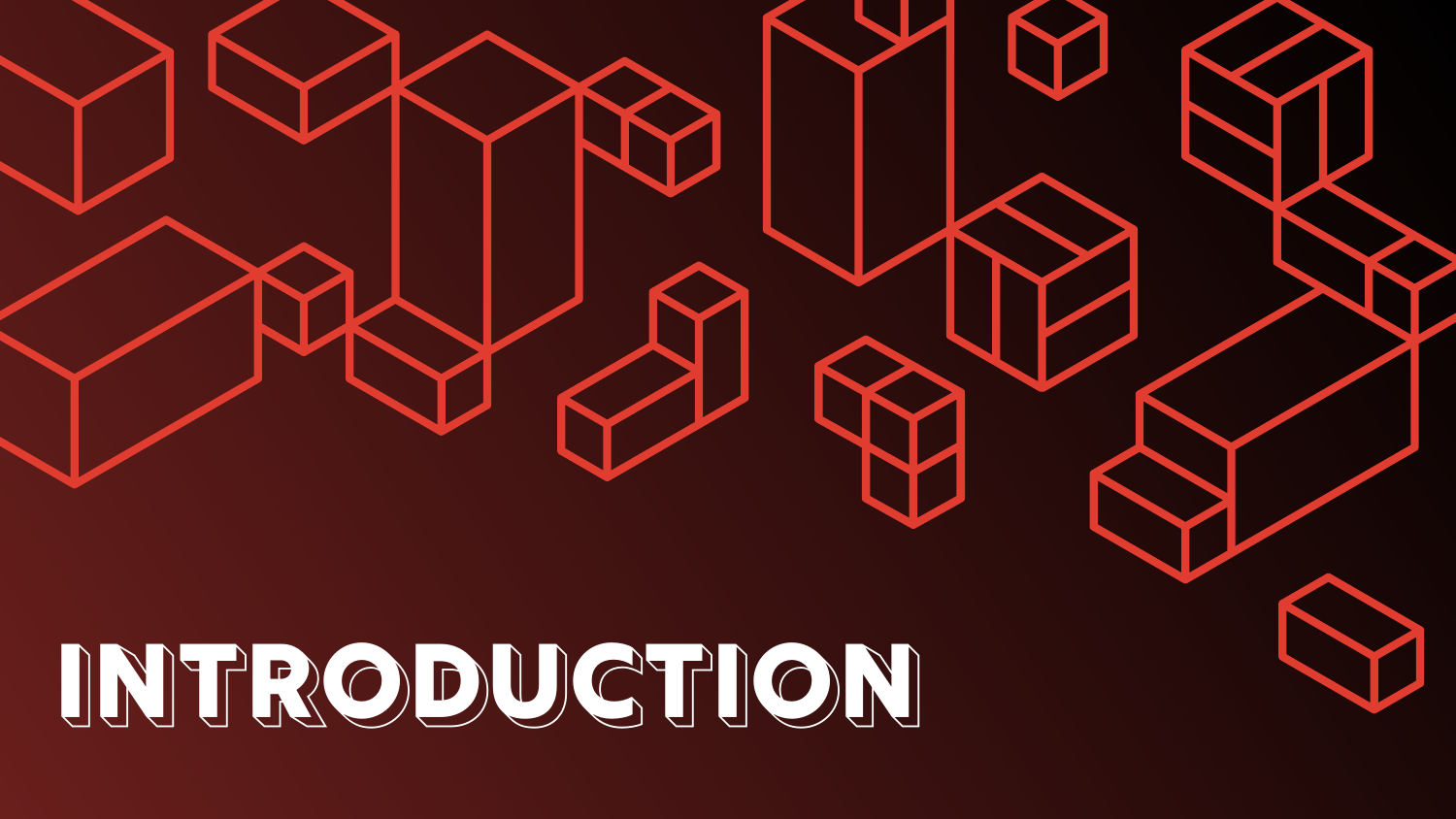#### <span id="page-3-0"></span>**INTRODUCTION**

#### **ABOUT THE 2022 OPEN SOURCE SECURITY AND RISK ANALYSIS REPORT AND THE CYRC**

Welcome to the 2022 Open Source Security and Risk Analysis (OSSRA) report. The 7<sup>th</sup> edition of OSSRA delivers our annual in-depth look at the current state of open source security, compliance, licensing, and code quality risks in commercial software. Synopsys shares these findings to help security, legal, risk, and development teams better understand the security and license risk landscape. The data in this report is possible thanks to the [Synopsys Cybersecurity Research Center](https://www.synopsys.com/software-integrity/cybersecurity-research-center.html) (CyRC), whose mission is the publication of security advisories and research that help organizations better develop and consume secure, high-quality software.

This year, CyRC researchers examined anonymized findings from over 2,400 commercial codebases across 17 industries. The growth in the number of audited codebases—64% larger than last year's—reflects the significant increase in merger and acquisition (M&A) transactions throughout 2021. According to Morgan Stanley, 2021 saw a record number of M&A deals, with a total value of more than \$4.9 trillion.<sup>1</sup> The growth in audits can also be attributed to a recognition that software is often a key element of a company's intellectual property (IP). Consequently, acquirers in M&A deals want to understand what risk may be associated with the software they're acquiring—specifically risk around licensing, security, and the quality of the open source used in that software.

For nearly 20 years, development, security, and legal teams around the world have placed their trust in Black Duck® software composition analysis (SCA) solutions and audit services. Our SCA offerings help organizations effectively identify and track open source code and automate open source policy enforcement across development environments.

Each year, our Audit Services team audits thousands of codebases for our customers, mainly to identify a range of software risks in M&A transactions. Black Duck audits provide a comprehensive and up-to-date software Bill of Materials (SBOM) covering the open source, thirdparty code, web services, and APIs in an application. The Audit Services team relies on data from the Black Duck KnowledgeBase™ to identify potential license compliance and security risks. The KnowledgeBase contains information for nearly 200 million versions of over 5.1 million open source components that use data from more than 26,000 unique sources. This data is curated and validated by the CyRC.

This analysis of 2021 audit data was conducted by the CyRC's Belfast team. In addition to their role in collecting and analyzing the data used for this report, the team issues Synopsys Black Duck Security Advisories. These detailed notifications deliver enhanced vulnerability information directly to commercial Black Duck customers.

Whatever industry you're in, OSSRA data indicates that it's prudent to assume open source will be part of the software your business builds and uses. As our findings underscore, open source is everywhere, as is the need to properly manage its use. Open source is the foundation for every application we rely on today. Identifying, tracking, and managing open source is critical for effective software security. This report offers key recommendations to help developers and consumers better understand the open source ecosystem and manage open source responsibly.

**2022 OPEN SOURCE SECURITY AND RISK ANALYSIS REPORT | @2022 Synopsys, Inc.** 

## **Open Source is Everywhere, As Is The Need To Properly Manage ITS USE**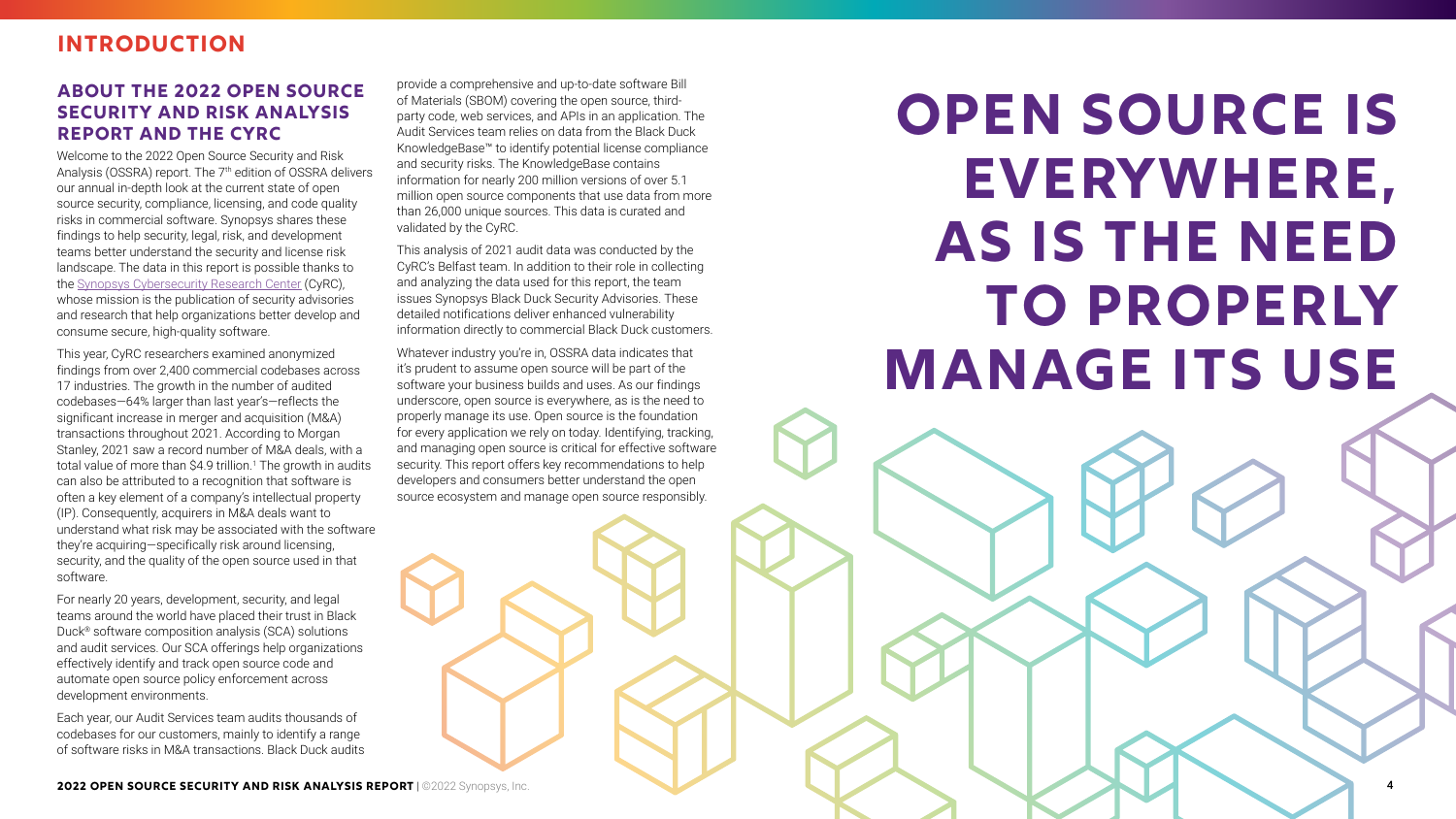<span id="page-4-0"></span>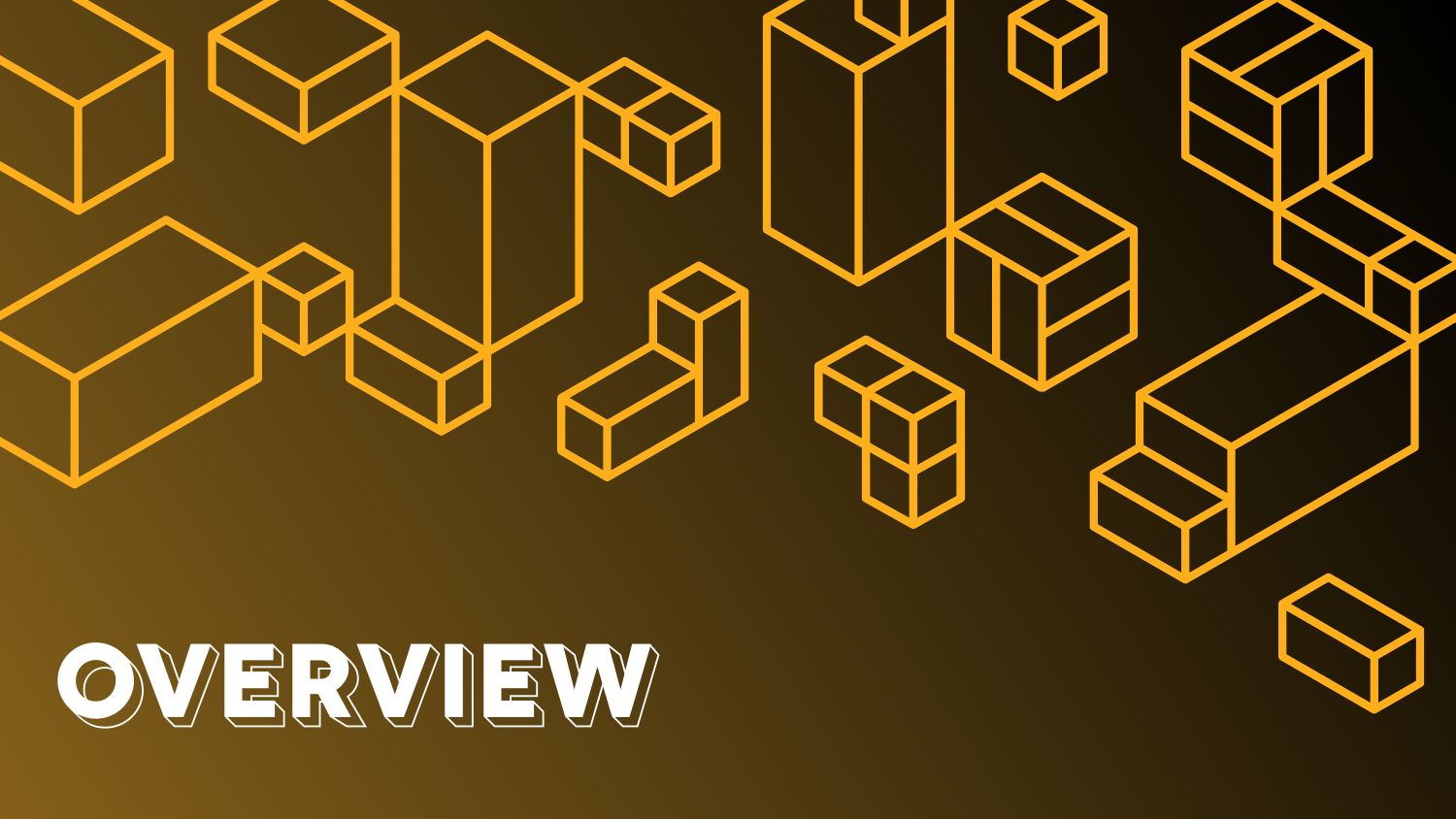#### <span id="page-5-0"></span>**OVERVIEW**

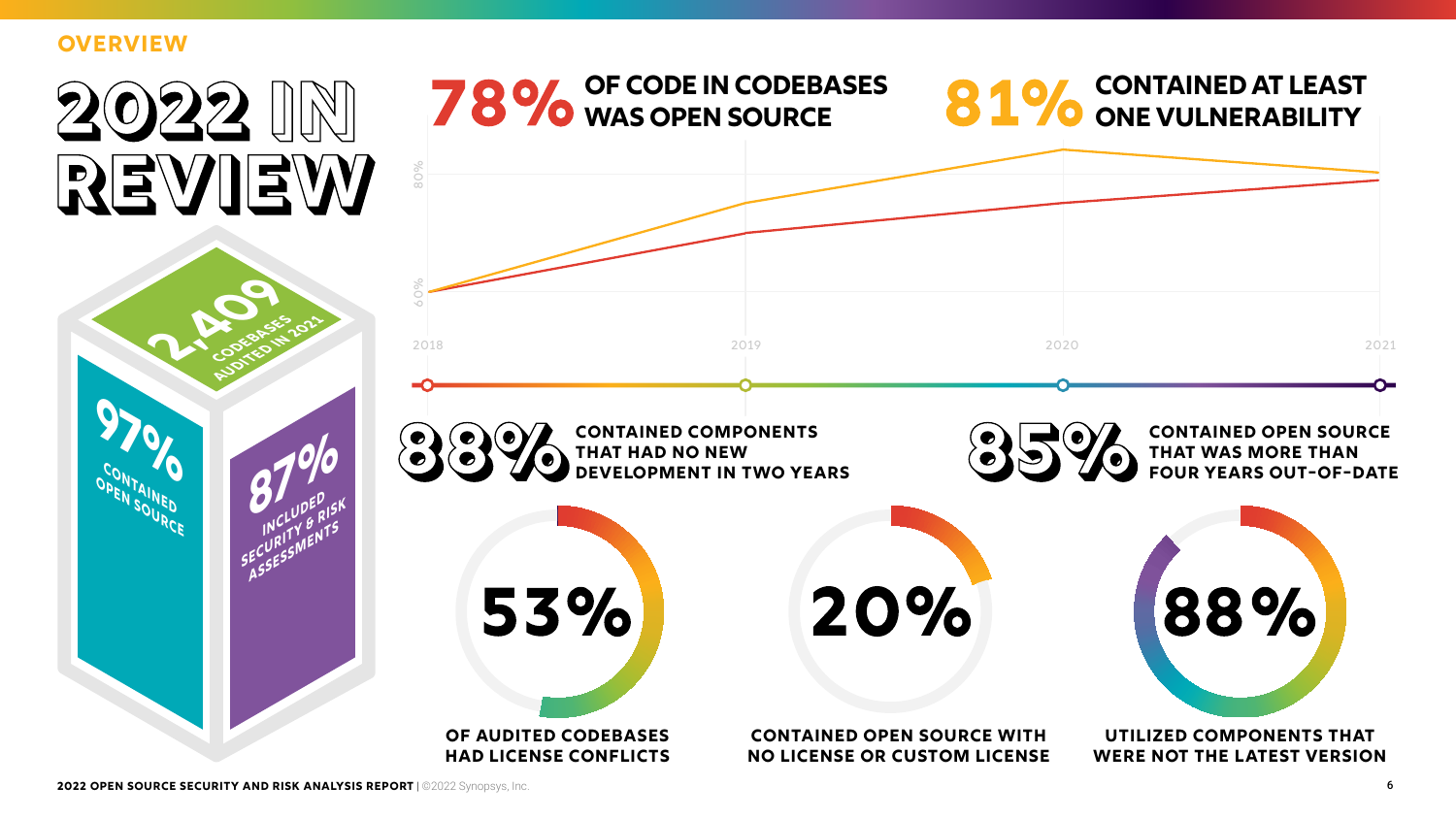**2022 OPEN SOURCE SECURITY AND RISK ANALYSIS REPORT** | ©2022 Synopsys, Inc. 7

#### <span id="page-6-0"></span>**OVERVIEW**

#### **Terminology**

#### **CODEBASE**

The code and associated libraries that make up an application or service.

#### Black Duck Security Advisory (BDSA)

A classification of open source vulnerabilities identified by the CyRC security research team. BDSAs provide Synopsys customers with early and/or supplemental notification of open source vulnerabilities and upgrade/ patch guidance.

#### Software component

Prewritten code that developers can add to their software. A software component might be a utility, such as a calendar function, or a comprehensive software framework supporting an entire application.

#### **DEPENDENCY**

A software component becomes a dependency when other software uses it—that is, when software becomes dependent on that component. Any given application or service may have many dependencies, which themselves may be dependent on other components.

#### Executive Order 14028

In May 2021, U.S. President Biden issued an order titled "Improving the Nation's Cybersecurity" instructing various agencies of the federal government to create software security guidelines for companies doing business with the federal government. This order includes a timeline for activities that, as of the writing of this report, do not mandate contractual obligations. However, despite the lack of hard requirements, the order has prompted many organizations to re-examine their security practices and scrutinize their level of software security risk. The use of a software Bill of Materials is a key element promoted by Executive Order 14028, as it facilitates the communication of software supply chain information between producers and consumers of software.

#### Open source license

A set of terms and conditions stating end-user obligations when an open source component (or a snippet of a component's code) is used in software, including how the component may be used and redistributed. Most open source licenses fall into one of two categories.

#### Permissive license

A permissive license allows use with few restrictions. Generally, the main requirement of this type of license is to disclaim any liability on the part of the original developer and provide attribution of the original code to the original developers.

#### Copyleft license

This type of license generally includes a reciprocity obligation stating that derivative works based on original code provided under a copyleft license are released under the same terms and conditions as the original code, and that the source code containing changes must be available or provided upon request. Commercial entities are wary of including open source with copyleft licenses in their software, as its use can call the rights, ownership and control of the codebase subject to the copyleft license into question.

#### Software Bill of Materials (SBOM)

A comprehensive inventory of the open source dependencies in a codebase, often generated by a software composition analysis tool. An SBOM lists all the open source, proprietary code, associated licenses, versions in use, download locations for components/dependencies, and subdependencies the dependencies link to. Since SBOMs are intended to be shared across companies and communities, having a consistent format (that is both human- and machine-readable) with consistent content is critical. National Institute of Standards and Technology guidelines currently specify three standards as approved formats: SPDX, CycloneDX, and SWID.

#### Software composition analysis (SCA)

A type of application security tool used to automate the process of open source software management. SCA tools identify the open source used in a codebase, provide risk management and mitigation recommendations, and perform license compliance verification.

#### Apache Log4j2 vulnerabilities (BDSA-2021-3887, CVE-2021-44228, et al.)

The open source component Apache Log4j2 (commonly known as Log4j) is broadly used within the Java community to implement application logging. Several vulnerabilities have been identified in Log4j, including remote code execution, denial of service, and LDAP vulnerabilities.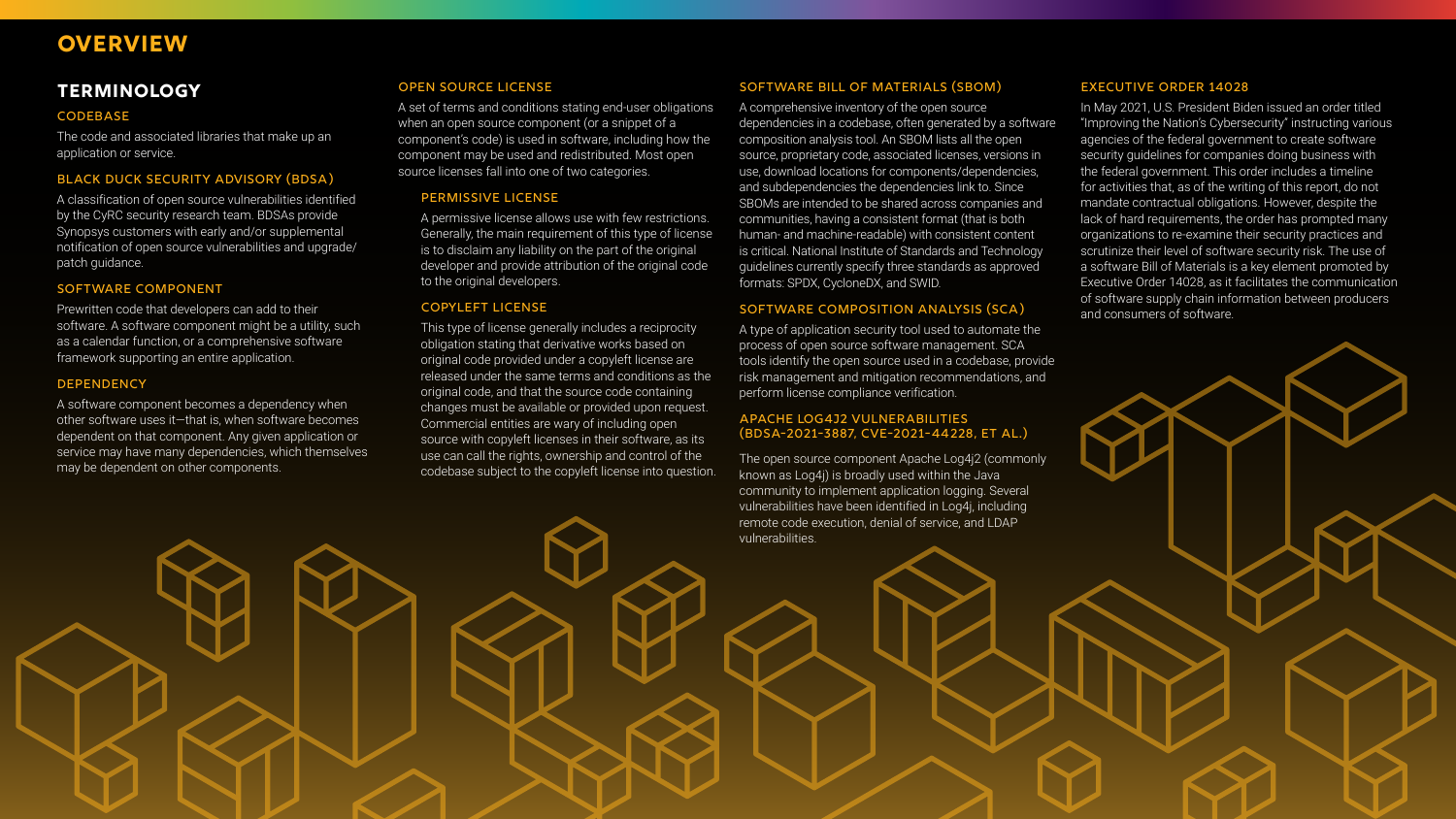#### <span id="page-7-0"></span>**OVERVIEW**

Percentage OF SCANNED **CODEBASES CONTAINING** Open Source

Internet of Things

Virtual Reality, Gaming, Entertainment, Media

Cybersecurity

Healthcare, Health Tech, Life Sciences

Retail and eCommerce

Manufacturing, Industrials, Robotics Financial Services and FinTech

Ed Tech

Telecommunications and Wireless **95%**

Marketing Tech

Internet and Mobile Apps

Big Data, AI, BI, Machine Learning



Aerospace, Aviation, Auto, Transportation, Logistics

Energy and Clean Tech



Internet and Software Infrastructure



























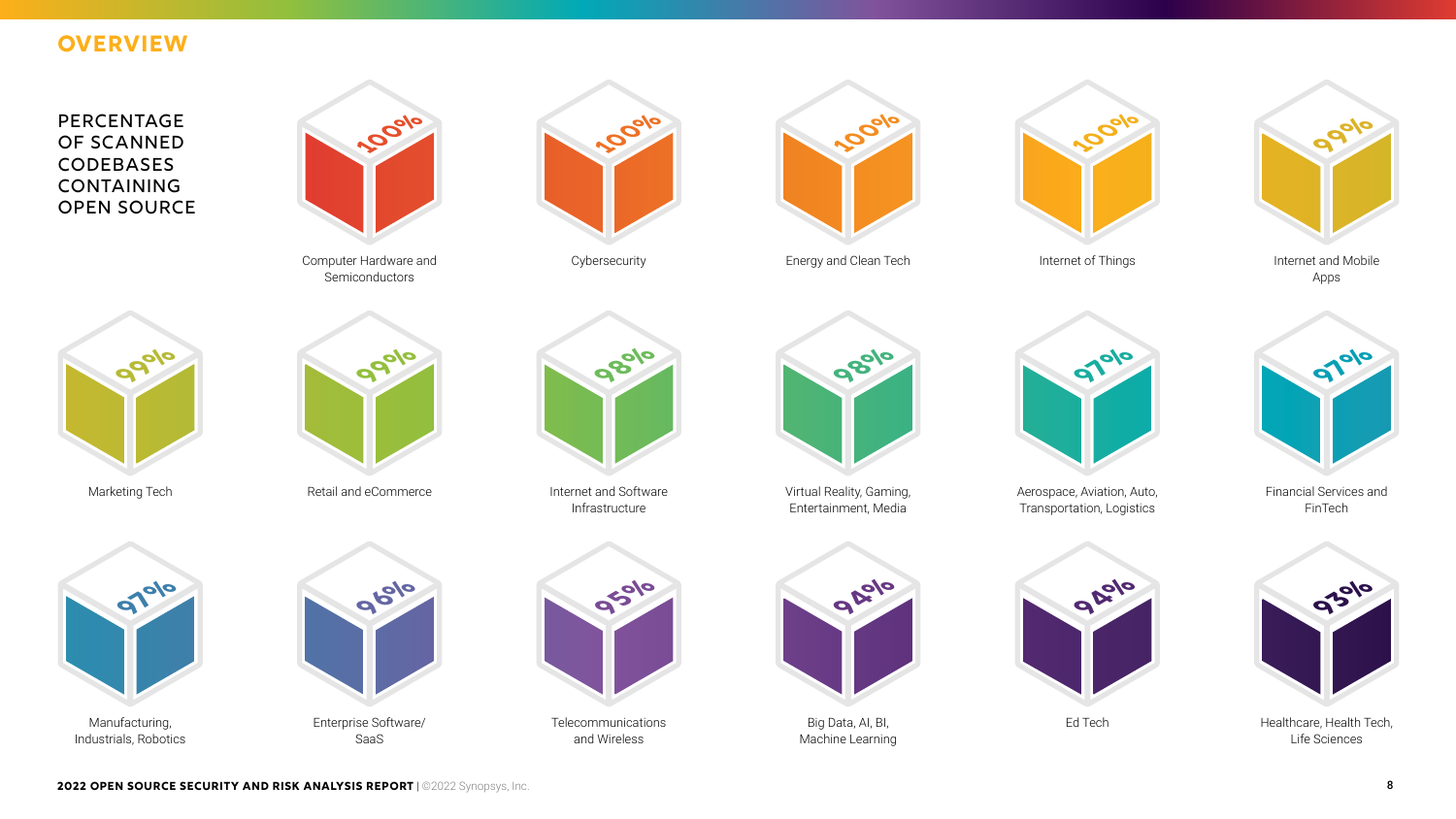<span id="page-8-0"></span>

# **AND SECURITY**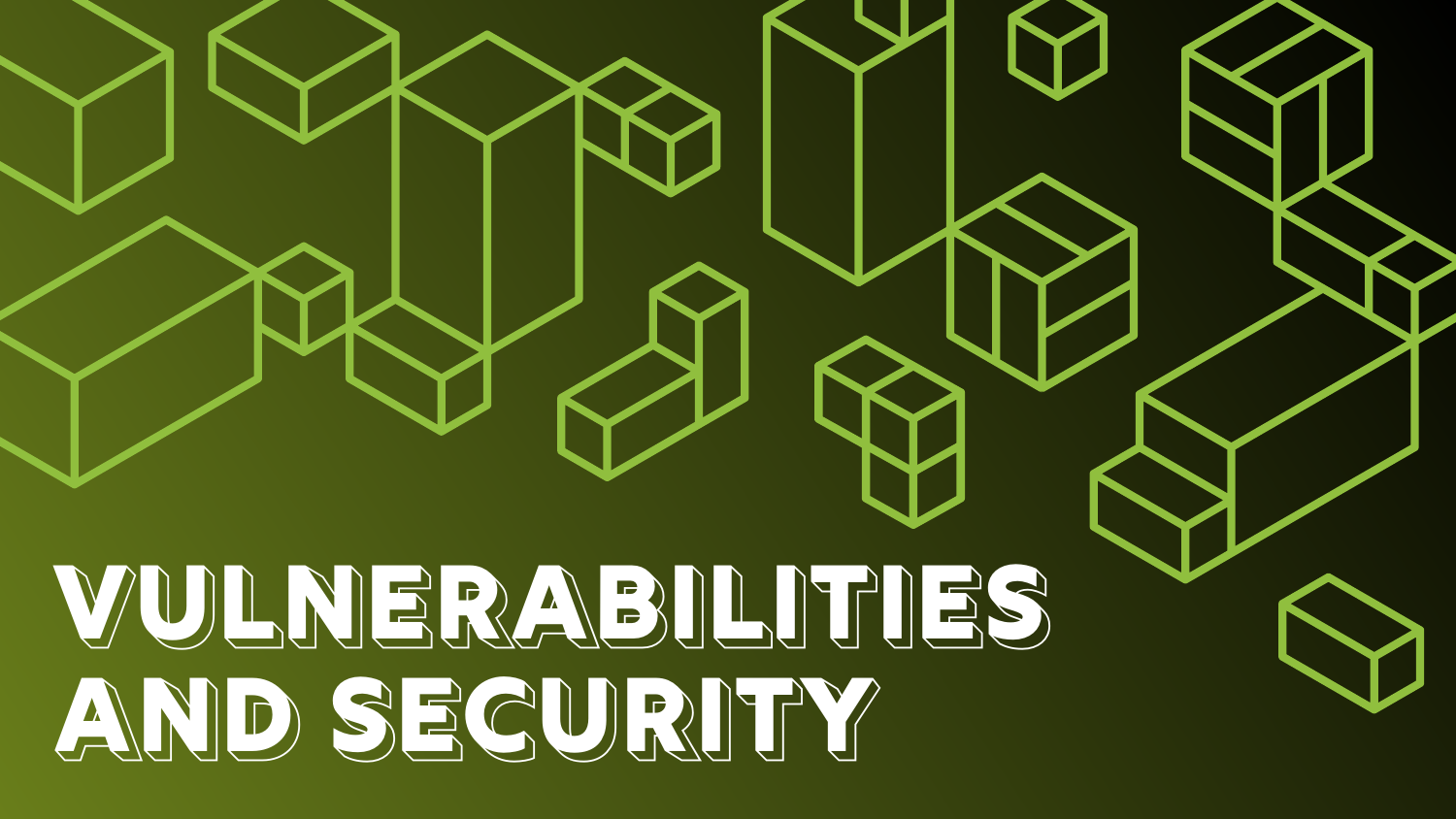All Black Duck audits examine open source license compliance, but customers can opt out of the vulnerability/operational risk assessment portion of the audit at their discretion. In 2021, the Audit Services team conducted a total of 2,409 audits. Of those audits, 13% (312) opted out of a security and operational risk assessment. The data in the Open Source Vulnerabilities and Security and Open Source Maintenance sections of the 2022 OSSRA report is based on the 2,097 codebases that included risk assessments, whereas the data in the Licensing section is based on all 2,409 codebases.

#### <span id="page-9-0"></span>**VULNERABILITIES AND SECURITY**

#### **Open source vulnerabilities**  Vulnerabilities in Codebases **and security**

● Percentage of codebases containing at least one vulnerability ● Percentage of codebases containing high-risk vulnerabilities

Of the 2,409 codebases analyzed by Black Duck Audit Services for this year's report, 97% contained open source. Eighty-one percent contained at least one known open source vulnerability, a minimal decrease of 3% from the findings of the 2021 OSSRA.

# 87% of the codebases had risk assessments

We found a more dramatic decrease in the number of codebases containing at least one high-risk open source vulnerability; only 49% of this year's audited codebases contained at least one high-risk vulnerability, compared to 60% last year. High-risk vulnerabilities are those that have been actively exploited and already have either a documented proof-of concept exploit or classification as a remote code execution vulnerability.



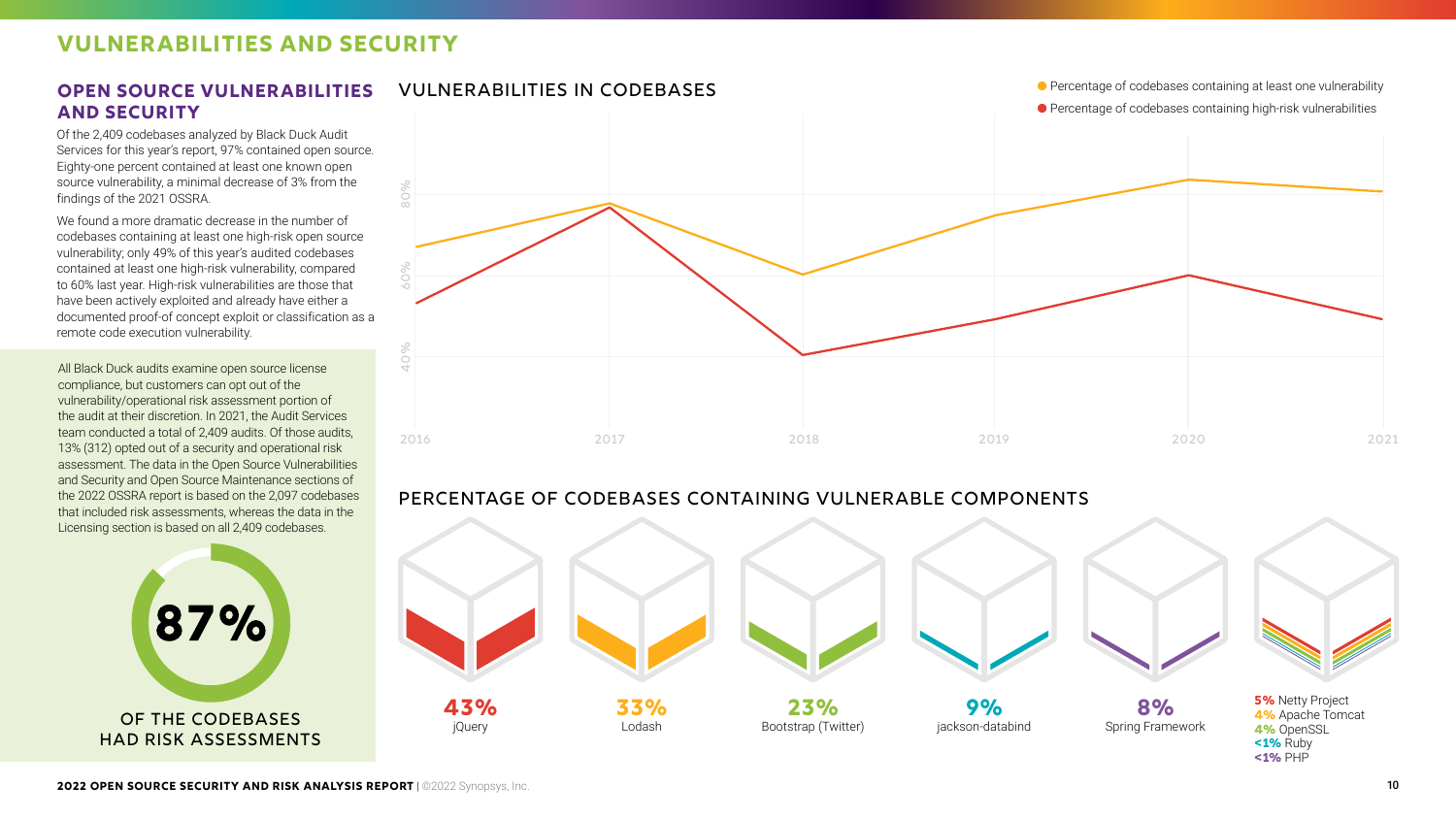**2022 OPEN SOURCE SECURITY AND RISK ANALYSIS REPORT** | ©2022 Synopsys, Inc. 11



#### **2021: The Year of Open Source**

What's most notable about Log4Shell, however, is not its ubiquity but the realizations it spurred. In the wake of its discovery, businesses and government agencies were compelled to re-examine how they use and secure open source software created and maintained largely by unpaid volunteers, not commercial vendors. What also came to light was that many organizations are simply unaware of the amount of open source used in their software.

Although the decrease in high-risk vulnerabilities found in the audits was encouraging, 2021 was still a year filled with open source issues including supply chain attacks,<sup>2</sup> hacker exploits of Docker images,<sup>3</sup> and a developer sabotaging their own open source libraries and breaking thousands of dependent applications in the process.4 Most notably, 2021 ended with a zero-day vulnerability in the popular Apache Log4j utility. The primary Log4j vulnerability, known as Log4Shell (CVE-2021-44228), allowed attackers to execute arbitrary code on vulnerable servers. As the story unfolded, the potential severity of this vulnerability became clear.

Also unveiled by the Log4j incident is the inherent trust organizations place in open source; most development teams use it without performing the same security reviews required for commercial or proprietary software.

Further complicating the situation is the variety of open source code. For example, GitHub has millions of projects in which the number of developers is in the single digits. But in popular open source projects like Kubernetes, large numbers of volunteer developers work to maintain the code. Some of those maintainers are employed by companies that use Kubernetes and therefore have a vested interest in its maintenance.

#### <span id="page-10-0"></span>**VULNERABILITIES AND SECURITY**

One of the takeaways from Log4Shell's discovery should be the need to create a path to mitigate the business risk associated with using open source software. The important distinction here is that *open source itself doesn't create business risk, but its mismanagement does.*

The first step toward squashing business risk should involve a comprehensive inventory of all software a business uses, regardless of where it came from or how it was acquired. Only with this complete inventory, known as a software Bill of Materials (SBOM), can teams identify which components are used by which asset. This level of information, provided by a software composition analysis tool, enables security teams to chart a path forward, with plans in place to address risk stemming from new security disclosures like Log4Shell.

*Put simply, it's awfully hard to fix something you don't know about or can't find.*

Percentage of audited Java codebases that contained vulnerable Log4j component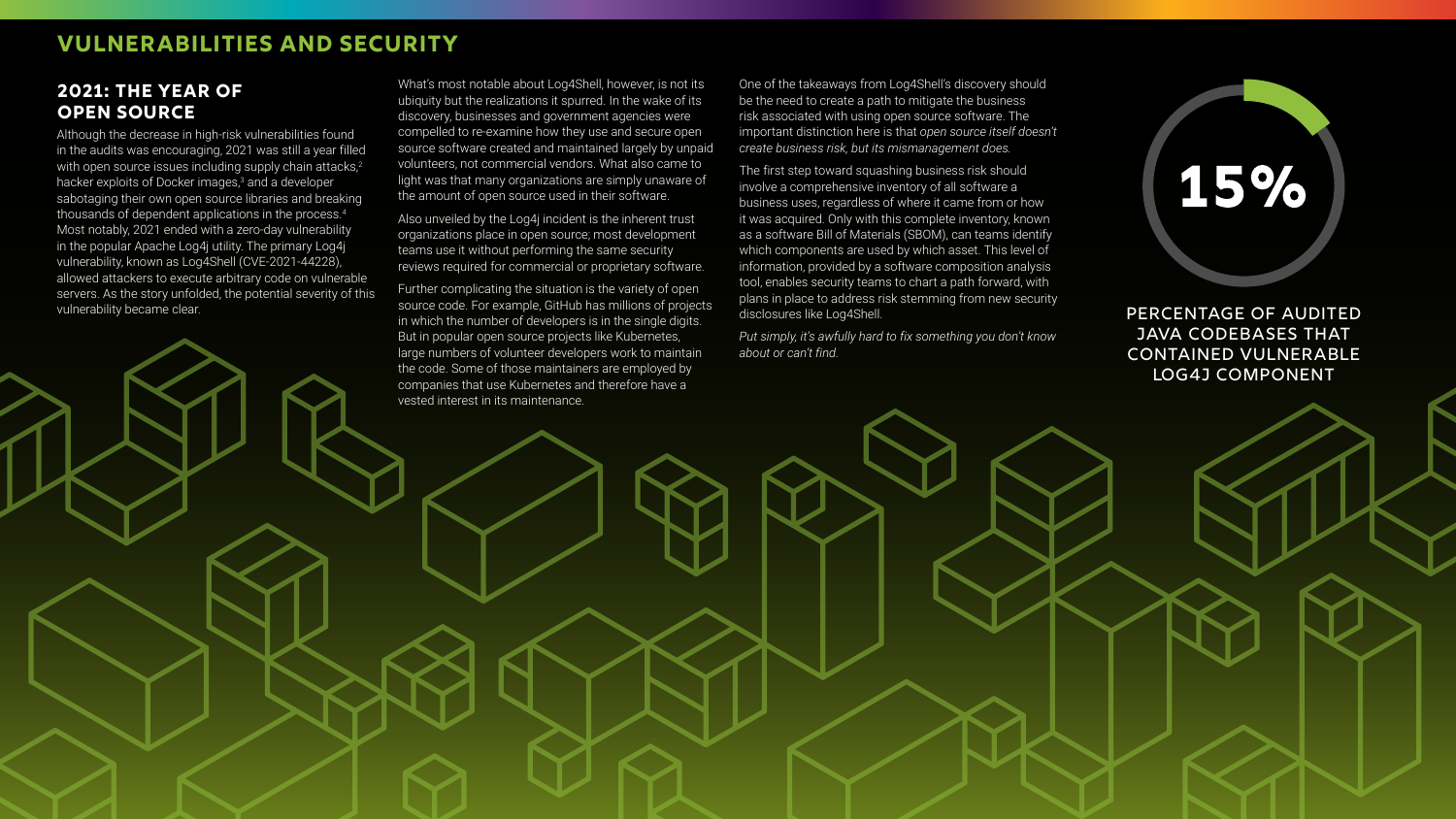#### **Vulnerabilities in Industries**

This year, we found that 4 of the 17 industry sectors represented in this report—Computer Hardware and Semiconductors, Cybersecurity, Energy and Clean Tech, and Internet of Things—contained open source in **100% of their codebases**. The remaining verticals had open source in 93% to 99% of their codebases. Even the sector with the lowest percentage—Healthcare, Health Tech, Life Sciences—had 93%, which is still very high. It's clear that open source really is everywhere. And this fact did not go unnoticed by the U.S. government. A January 2022 White House briefing statement described software as "ubiquitous across every sector of our economy and foundational to the products and services Americans use every day. Most major software packages include open source software... [which] brings unique value but has unique challenges."5

A layer deeper, the *amount* of open source in codebases was also high. For example, 100% of codebases in the IoT sector contained open source, and an astounding 92% of the audited code in this sector **was** open source. Troublingly, 64% of the IoT codebases also contained vulnerabilities.

> **53%** Financial Services and FinTech **51%** Retail and eCommerce **51%** Manufacturing, Industrials, Robotics **50%** Enterprise Software/SaaS

Similarly, the Aerospace, Aviation, Automotive, Transportation, and Logistics sector had open source in 97% of its codebases, and 60% of the total code was composed of open source. The real revelation came when we looked at open source vulnerabilities: 60% of this sector's codebases had open source vulnerabilities.

We found more of the same in the Internet and Mobile Apps sector; 99% of codebases **contained** open source, and 80% of the codebases were **composed** of open source. Fifty-six percent of the codebases contained open source vulnerabilities.

This story was echoed across all industry sectors; open source was in almost everything we scanned. Open source components made up the large majority of codebases, and much of those codebases were vulnerable to exploit and attack.



#### <span id="page-11-0"></span>**VULNERABILITIES AND SECURITY**

- **60%** Aerospace, Aviation, Automotive, Transportation, Logistics
- **56%** Internet and Mobile Apps
- **54%** Ed Tech
- **53%** Marketing Tech



**46%** Virtual Reality, Gaming, Entertainment, Media

- **43%** Computer Hardware and Semiconductors **42%** Big Data, AI, BI, Machine Learning **41%** Internet and Software Infrastructure
- **41%** Telecommunications and Wireless
- **38%** Cybersecurity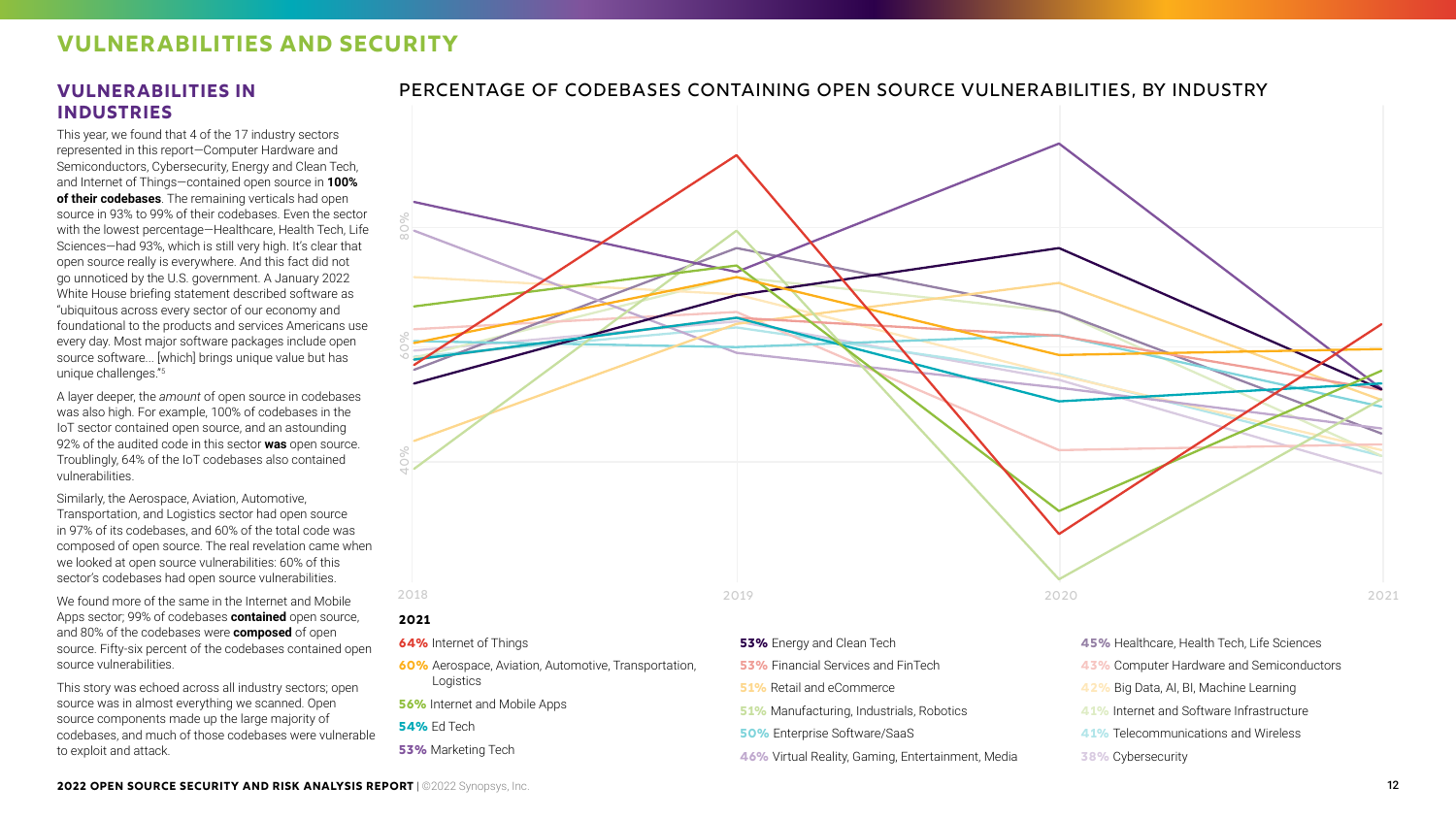

#### **The Executive Order and Supply Chain Security**

In light of the uptick in security breaches this year, President Biden issued Executive Order 14028, outlining how companies doing business with the federal government should secure their software. While Biden's aim was to help bolster the United States' cybersecurity profile, the order prompted an analysis of security practices by industries and organizations nationwide.

Looking specifically at open source security in the context of software supply chains, it's important to first acknowledge that open source software, just like commercial software, is made up of many components, which themselves may utilize a large number of subcomponents, or "dependencies."

#### <span id="page-12-0"></span>**VULNERABILITIES AND SECURITY**

This is true for most software, whether it's for mobile applications, IoT firmware, business logic functions, or any other use. Each element has dependencies that are required for the software to function properly. The dependencies used within any given application represent the suppliers within this software supply chain. Some of those suppliers may be commercial entities, like those supplying custom SDKs, but as we've seen with open source usage, a majority of the dependencies are open source. These dependencies are where the greatest risk exposure exists within a software supply chain.

The only way to minimize this risk is with a comprehensive and exhaustive SBOM that tracks dependencies and their associated risk, allowing you to take prioritized and informed action when needed.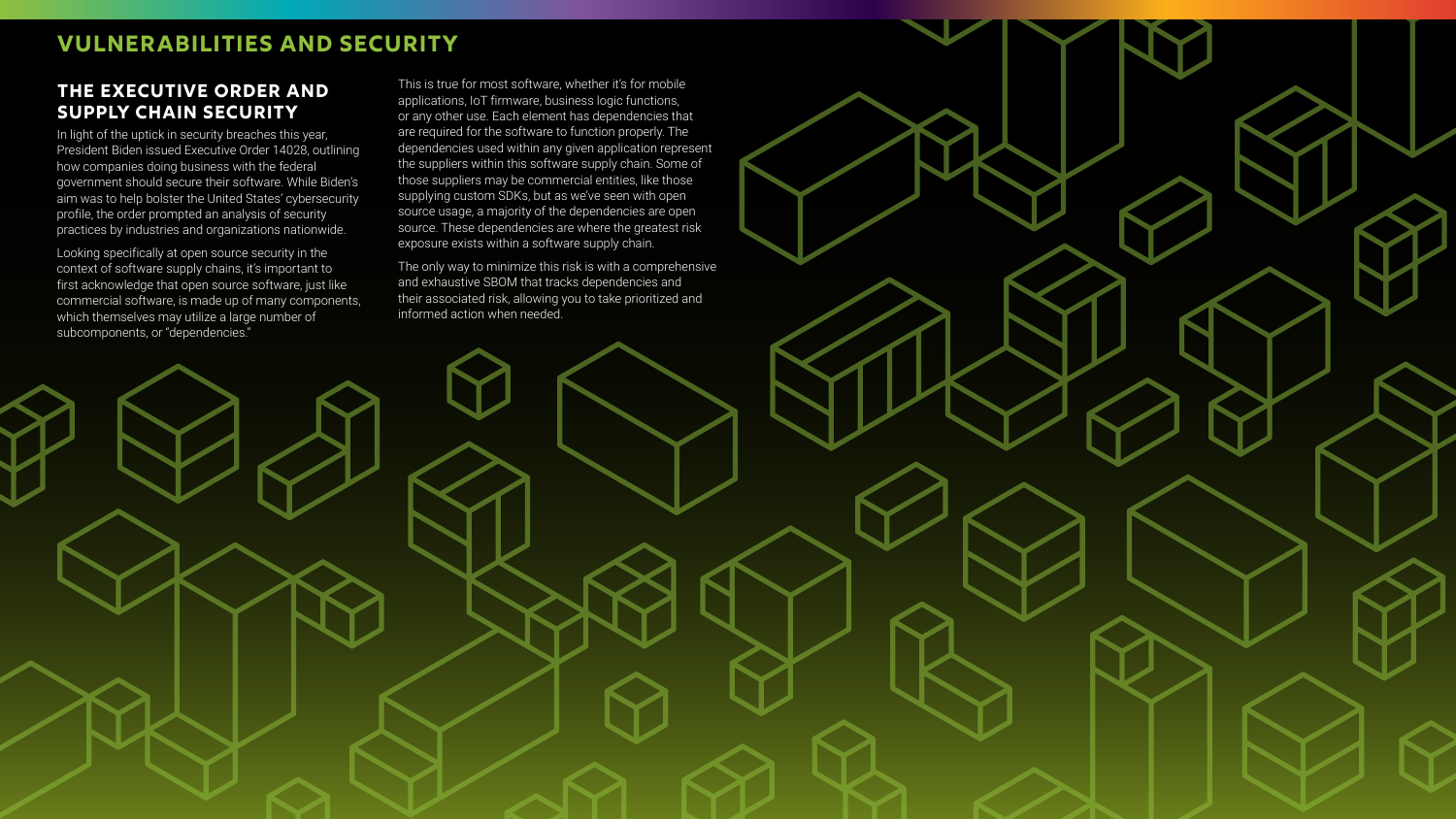#### **The top 10 vulnerabilities**

Several vulnerabilities discovered in last year's audits surfaced again this year, with some concerning increases. CVE-2020-11023 and CVE-2020-11022 were found in 37% of codebases last year. This year the percentages for both increased to 43%. Rated as Medium severity by the National Vulnerability Database (NVD),<sup>6</sup> both CVEs are found in versions of jQuery. Our audits showed that jQuery was the #1 component containing vulnerabilities. Fortythree percent of the audited codebases contained the jQuery component.







When the percentage of a given vulnerability remains constant or increases year over year, a conclusion could be drawn that some DevSecOps teams are struggling to stay on top of open source risk.

On the other hand, we saw promising improvements this year in the number of high-risk CVEs/BDSAs present within the audited codebases. The top vulnerability last year was present in 29% of codebases. This year, the most prevalent high-risk vulnerability, CVE-2020-7788, was identified in only 8% of codebases. All reoccurring highrisk vulnerabilities saw significant decreases.

Prompt identification, prioritization, and mitigation of highrisk vulnerabilities can help teams address the risks that pose the greatest threat to their organizations.

#### <span id="page-13-0"></span>**VULNERABILITIES AND SECURITY**

#### Percentage of Codebases With Top 10 CVEs/BDSA<sup>s</sup>

#### Percentage of Codebases With Top 10 High-Risk CVEs/BDSAs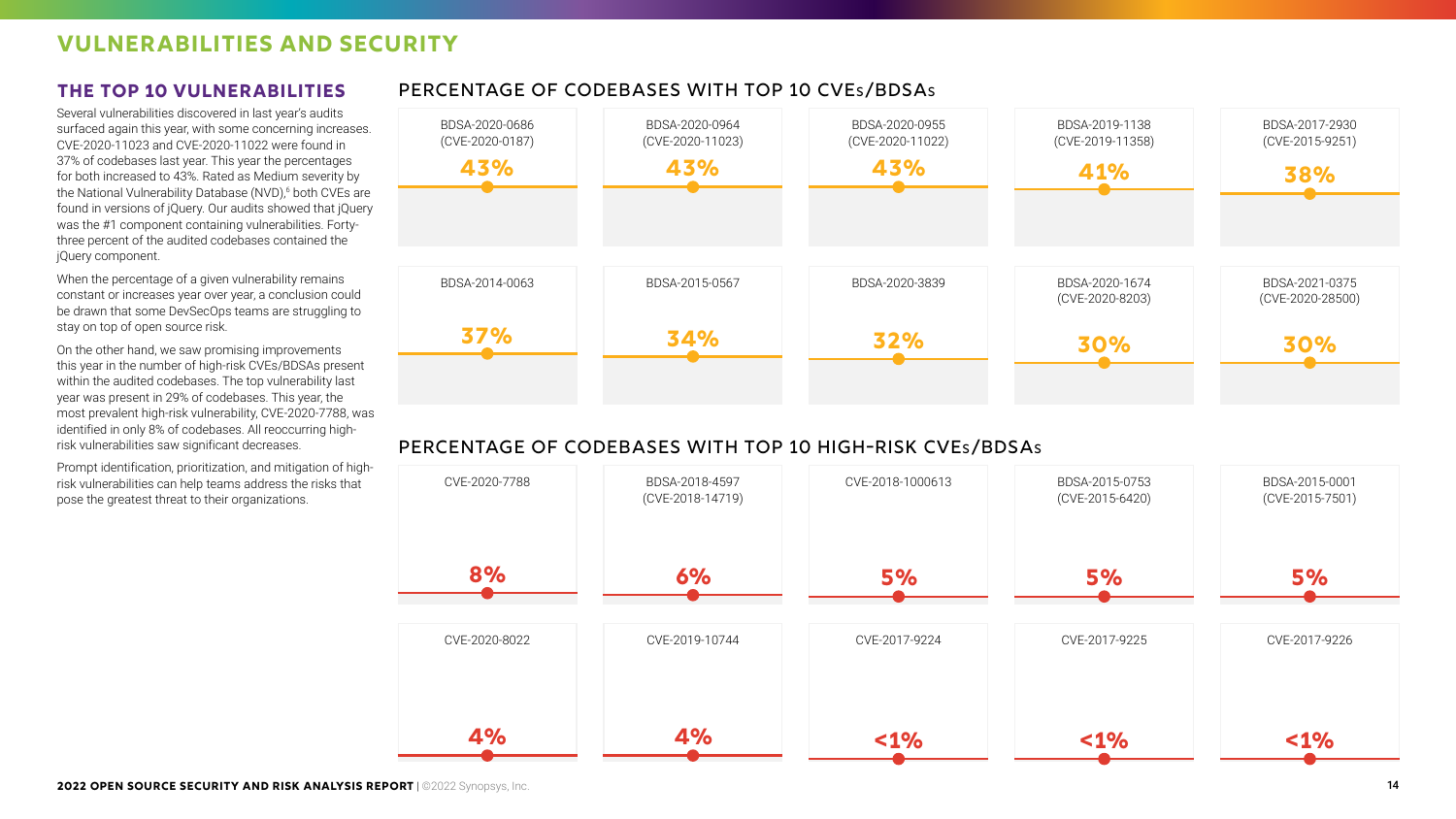<span id="page-14-0"></span>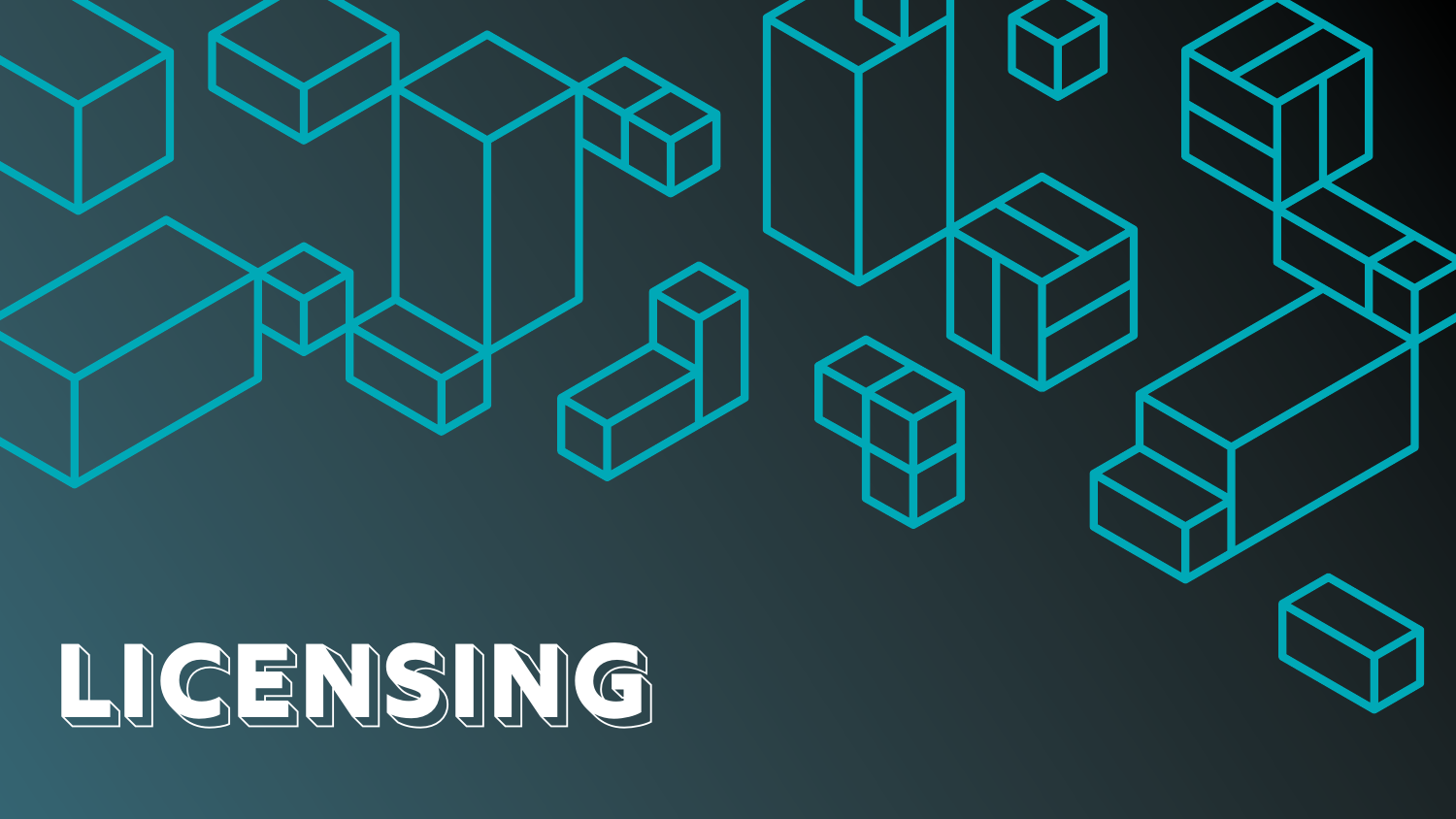#### <span id="page-15-0"></span>**LICENSING**

#### Percentage of codebases containing Top 10 licenses with conflicts

#### **Open source licensing**

Black Duck Audit Services found that 53% of the 2021 audited codebases contained open source with license conflicts, a dramatic decrease from the 65% seen in 2020. Generally speaking, license conflicts decreased across the board between 2020 and 2021.

From a specific license standpoint, one increase we saw in 2021 concerned the Creative Commons ShareAlike 3.0 license. In 2021, 17% of audited codebases were found to have some form of conflict with that license, versus 15% the year before.

The Creative Commons ShareAlike 3.0 license conflict numbers illustrate an often overlooked issue when it comes to open source licenses. Both commercial and open source developers can introduce code snippets, functions, methods, and operational pieces of code into their software, generally termed *dependencies*, as the overarching software is dependent on that code. **Therefore, software, including open source projects, often contain more terms and conditions than simply the** 

of audited **CODEBASES** 53% **CONTAINED LICENSE CONFLICTS** 

**license that governs the project itself.** The popular node.js platform is a great example. Versions up to 0.64.0 node.js often include a component named react-native that leverages code published on Stack Overflow and licensed under Creative Commons Attribution ShareAlike3.0. This introduces the potential for a license conflict, as the license requirements outlined in Creative Commons Attribution ShareAlike 3.0 become an inextricable part of the react-native component. The issue

is explored in more detail in an article by Synopsys CyRC researchers Gary Armstrong and Rich Kosinski.7

As noted in the introduction of this report, acquirers in M&A deals have become more sensitive to potential risks stemming from software they're acquiring—specifically risk around licensing, security, and the quality of the open source used within the software. Our 2021 audit numbers indicate that potential sellers have also become more sensitive to potential license conflicts in their software that might undermine a deal, driving them to take a proactive stance toward mitigating possible license issues *before* the M&A is underway.

**11%** GNU General Public License v2.0 or later



**2022 OPEN SOURCE SECURITY AND RISK ANALYSIS REPORT** | @2022 Synopsys, Inc. 16





**8%** GNU General Public License v3.0 or later



**4%** Mozilla Public License 2.0



**4%** Eclipse Public License 1.0

#### CONTAINED Open Source With No License or a Custom License

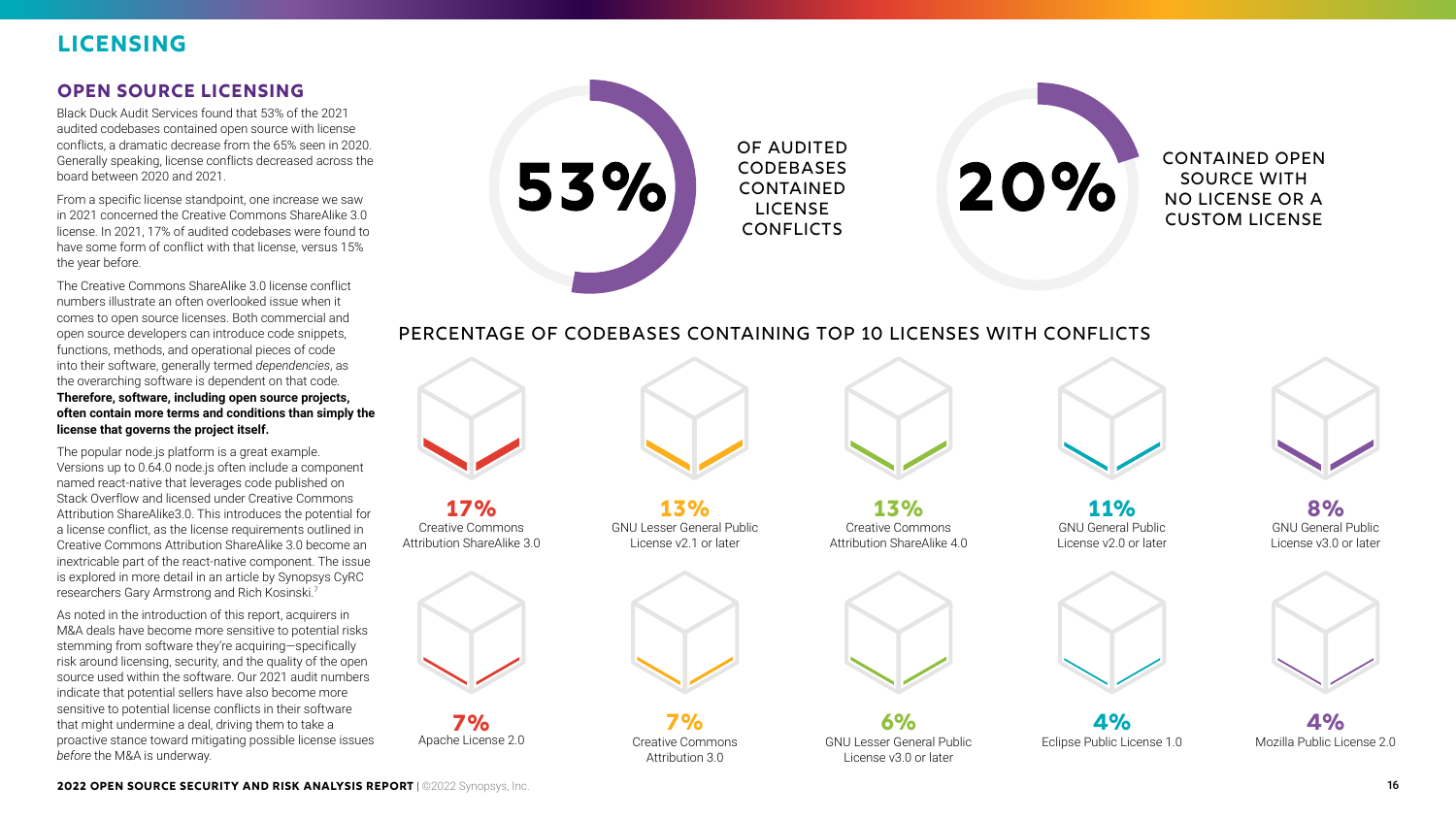By industry, the Computer Hardware and Semiconductors sector had open source license conflicts in a shocking 93% of its codebases. Slightly better was the IoT sector, which had license conflicts in 83% of its codebases. The Healthcare, Health Tech, and Life Sciences industry had the lowest percentage of license conflicts, with only 41%.

As discussed earlier in this report, the majority of audited codebases *contained* open source, were often largely *composed of* open source, and contained a large number of open source *vulnerabilities*.

#### **Understanding license risk**

In the U.S. and many other places, creative work (including software) is protected by exclusive copyright by default. No one can legally use, copy, distribute, or modify software without explicit permission from the creator/author in the form of a license that grants the right to do so. Even the most permissive open source licenses include obligations the user takes on in return for use of that software.

Potential license risk arises when a codebase includes open source with licenses that appear to conflict with the overall license of the codebase. For example, the GNU General Public License (GPL) often governs the use of open source used in commercial software. But commercial software vendors may overlook the requirements of the GPL license and create a conflict with that license.

Customized open source licenses might place undesirable requirements on the licensee and will often require legal evaluation for possible IP issues or other implications. For example, the JSON license is based on the permissive MIT license, but the JSON license adds the distinction that "The software shall be used for good, not evil."<sup>8</sup> The ambiguity of this statement leaves its meaning up to interpretation, posing a particular concern in M&A scenarios where acquirers are hesitant to inherit this type of indistinct legal risk.

Codebases that contain open source components with no discernible license or a customized license have an additional layer of risk. Twenty percent of the audited codebases contained open source with no license or a custom license.

#### <span id="page-16-0"></span>**LICENSING**



**65%** Cybersecurity

**63%** Telecommunications and Wireless

**62%** Virtual Reality, Gaming, Entertainment, Media

- **56%** Energy and Clean Tech
- **56%** Big Data, AI, BI, Machine Learning
- **53%** Internet and Mobile Apps
- -
- **47%** Marketing Tech
- **47%** Enterprise Software/SaaS
- **45%** Retail and eCommerce
- **41%** Healthcare, Health Tech, Life Sciences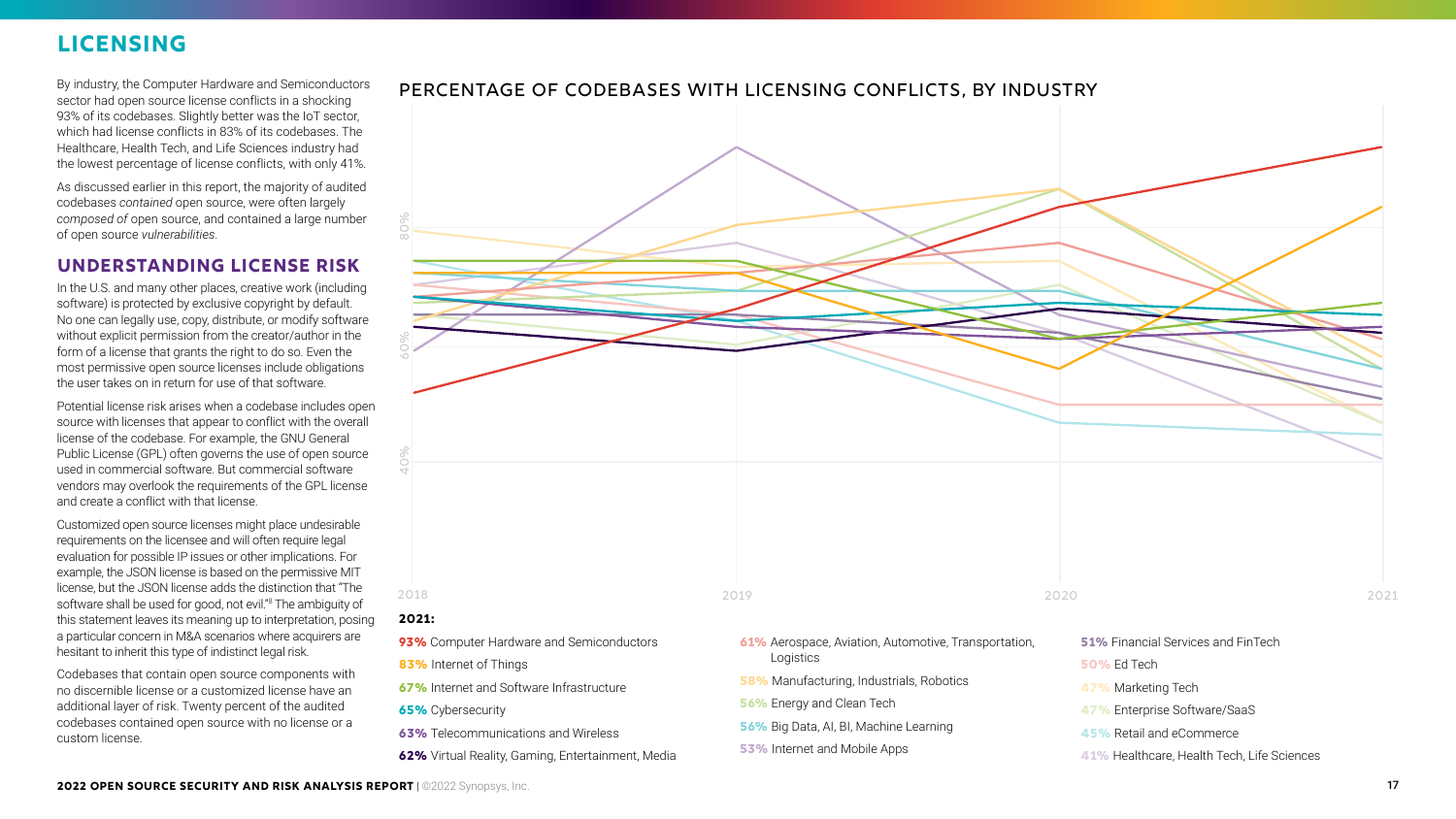<span id="page-17-0"></span>**INTRODUCTION**



# **OPEN SOURCE MAINTENANCE**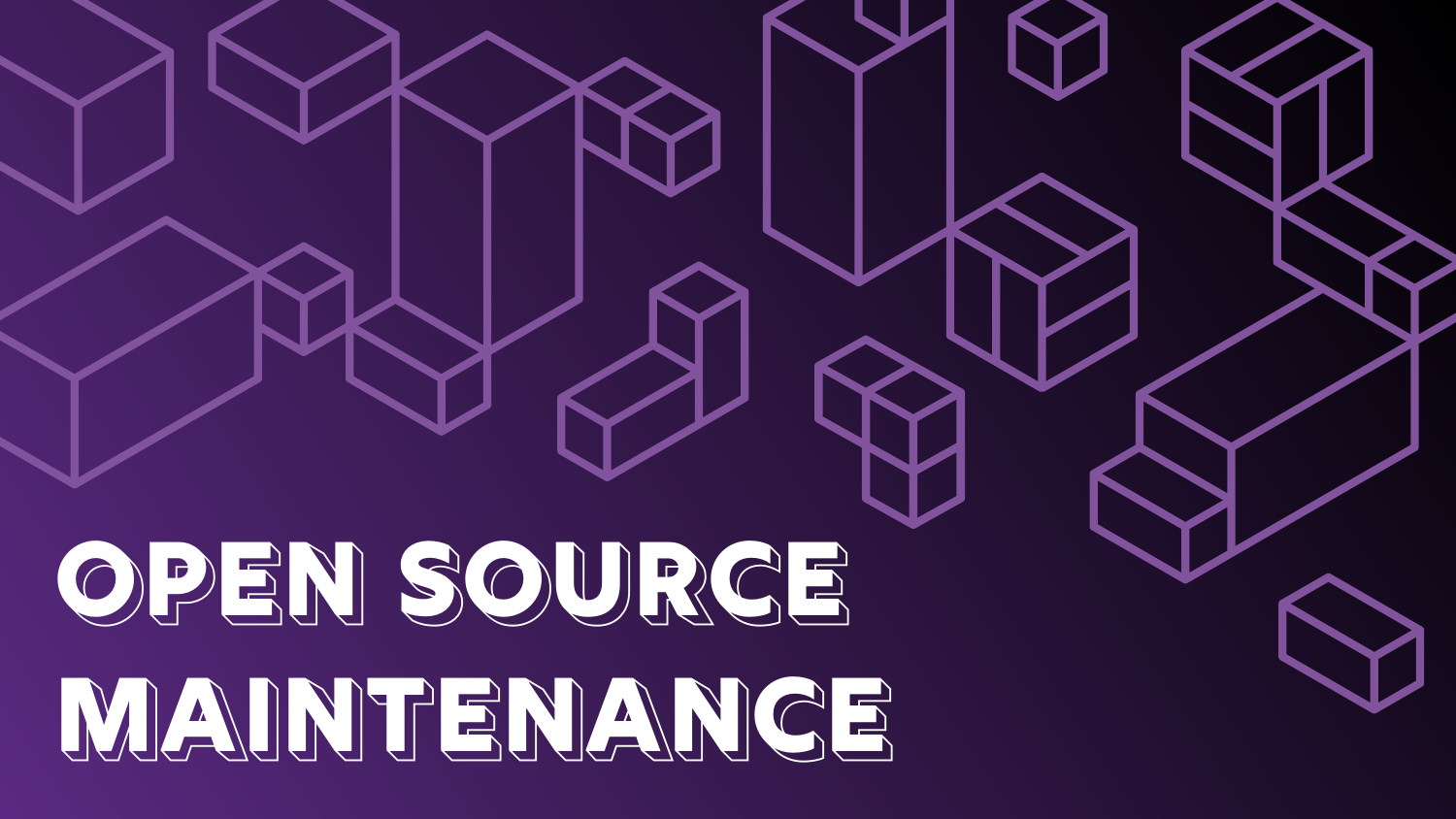#### <span id="page-18-0"></span>**OPEN SOURCE MAINTENANCE**

#### **Maintenance by Open Source Developers**

Of the more than 2,000 codebases examined by Black Duck Audit Services that included risk assessments, 88% contained open source that had no development activity in the last two years—no feature upgrades, no code improvements, and no security issues fixed over the past 24 months. This could mean that the project participants were satisfied with their work and saw no need for new features or improvement. More likely it means that the project is no longer maintained.

The recent Census II study,<sup>9</sup> produced by the Linux Foundation and the Laboratory for Innovation Science at Harvard, found that almost all the most widely used open source is developed and maintained by only a handful of contributors. When examining the top 50 non-npm projects, the study found that 23% had only one developer accounting for more than 80% of the lines of code, a perfect example of the so-called "80-20" rule.10

**CONTAINED COMPONENTS** that had no new development in the past two years



Ninety-four percent of the projects had fewer than 10 developers accounting for more than 90% of the lines of code. As the Census II study concluded, "these findings are counter to the typically held belief that thousands or millions of developers are responsible for developing and maintaining [free and open source software]."

Open source projects popular enough to become an industry standard, like Kubernetes, have a large number of volunteer developers working on the code. Some of these developers are even employed by companies that depend on Kubernetes, giving those organizations a vested interest in supporting and encouraging their employees'

> contained components that were a year or more behind on maintainer updates

contained open source more than four years out-of-date



**CONTAINED COMPONENTS** WITH OUTDATED **VERSIONS** 



work on Kubernetes. This translates to resiliency for the Kubernetes ecosystem. The departure of even key team members on popular projects like this is something that can usually be handled with minimal disruption to the overall project.

The same can't be said for smaller projects. GitHub has millions of projects in which the number of developers is in the single digits. The departure of a single developer often means losing the only person who understands exactly how and why the code was written. Incidentally, these smaller projects are often one of an application's most common dependencies, as they often perform basic tasks like keeping log data—as is the case with Log4j.

#### **Is Your Organization Supporting Open Source?**

If your organization's software relies on the security and stability of an open source project, it should be a standard practice for your organization to support that project, either through developer contribution, monetary aid, or by other means. More organizations are heeding this call each year.

The 2020 FOSS Contributor Report, sponsored by the Linux Foundation,<sup>11</sup> found that nearly half of respondents to its survey are paid by their organizations to contribute to open source projects. A CyRC survey report $12$  found that the majority (65%) of organizations in the business of building software have policies in place allowing their developers to contribute to open source projects. It's a trend that the open source community can hope will continue.

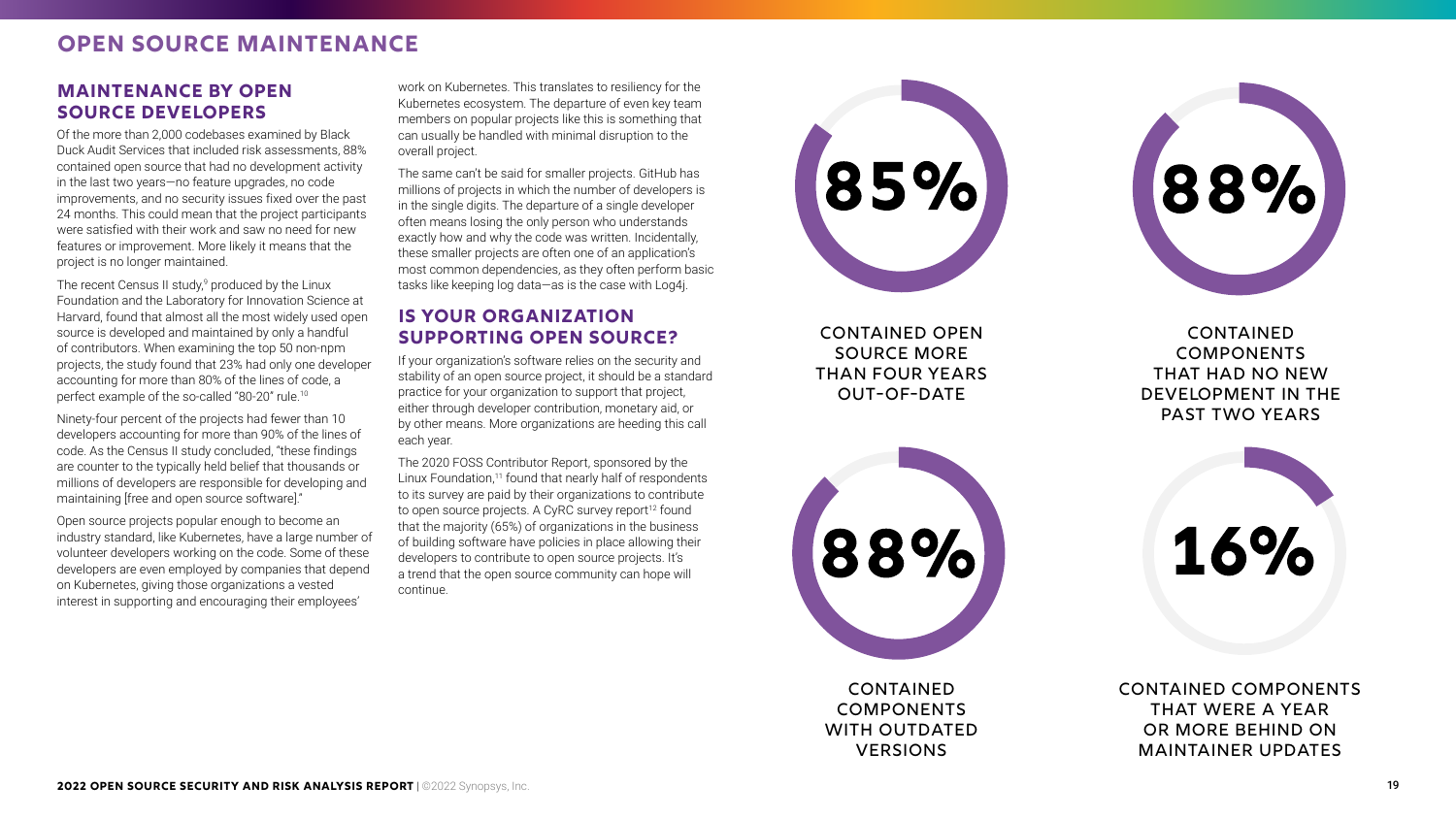#### <span id="page-19-0"></span>**OPEN SOURCE MAINTENANCE**

#### **Maintenance by Open Source Consumers**

Of the more than 2,000 codebases examined by Black Duck Audit Services that included risk assessments, 88% contained outdated versions of open source components. That is, an update or patch was available but had not been applied.

There are justifiable reasons for not keeping software upto-date. A DevSecOps team might determine that the risk of unintended consequences outweighs whatever benefit would come from applying the newer version. Embedded software may be at minimal risk from vulnerabilities that can only be introduced from an external source.

Or it could be a time/resources issue. With many teams already stretched to the limit building and testing new code, updates to existing software can become a lower priority, aside from the most critical issues.

But it's highly possible that a large percentage of that 88% is due to the DevSecOps team being unaware that a newer version of the open source component is available—if they are aware of the component at all. As noted in earlier editions of the OSSRA report, open source *is* different from commercial software—not worse, not better, but different and thus requires different techniques to manage.

For example, procurement and patches are handled differently for commercial and open source software. The purchase of commercial software usually requires

the involvement of a procurement department, as well as review standards that are part of a vendor risk management program. Open source may simply have been downloaded and used at the developer's discretion. There may be some organizational guardrails for its use *only code with permissive licenses allowed,* for instance but in many cases, not even this guidance exists.

Unless developers keep an accurate and up-to-date inventory of the open source they introduce into their code, that knowledge may be lost when they move on to other projects or leave the organization altogether. The open source component becomes forgotten and ignored. Until, of course, the component breaks or becomes vulnerable to a high-risk exploit, and then the scramble to update is on. Which is precisely what occurred with Log4Shell.

Similarly, all organizations that use commercial software are familiar with patches and updates being pushed to their software. That's seldom the case with open source, where the user is expected to be aware of a component's security and stability status and apply new versions as they become available.

If your organization uses software—and what organization today doesn't?—that software almost certainly includes numerous open source components. The data makes it clear: You need an accurate, comprehensive inventory of the open source in your software, as well as processes and policies in place to monitor vulnerabilities, upgrades, and the overall health of the open source you use.

**Twenty-three percent** of open source projects have only one developer contributing the bulk of code. **Ninety-four percent** of the projects have fewer than 10 developers accounting for more than 90% of the lines of code.

**"These findings are counter to the typically held belief that thousands or millions of developers are responsible for developing and maintaining [free and open source software]."** — Linux Foundation, Census II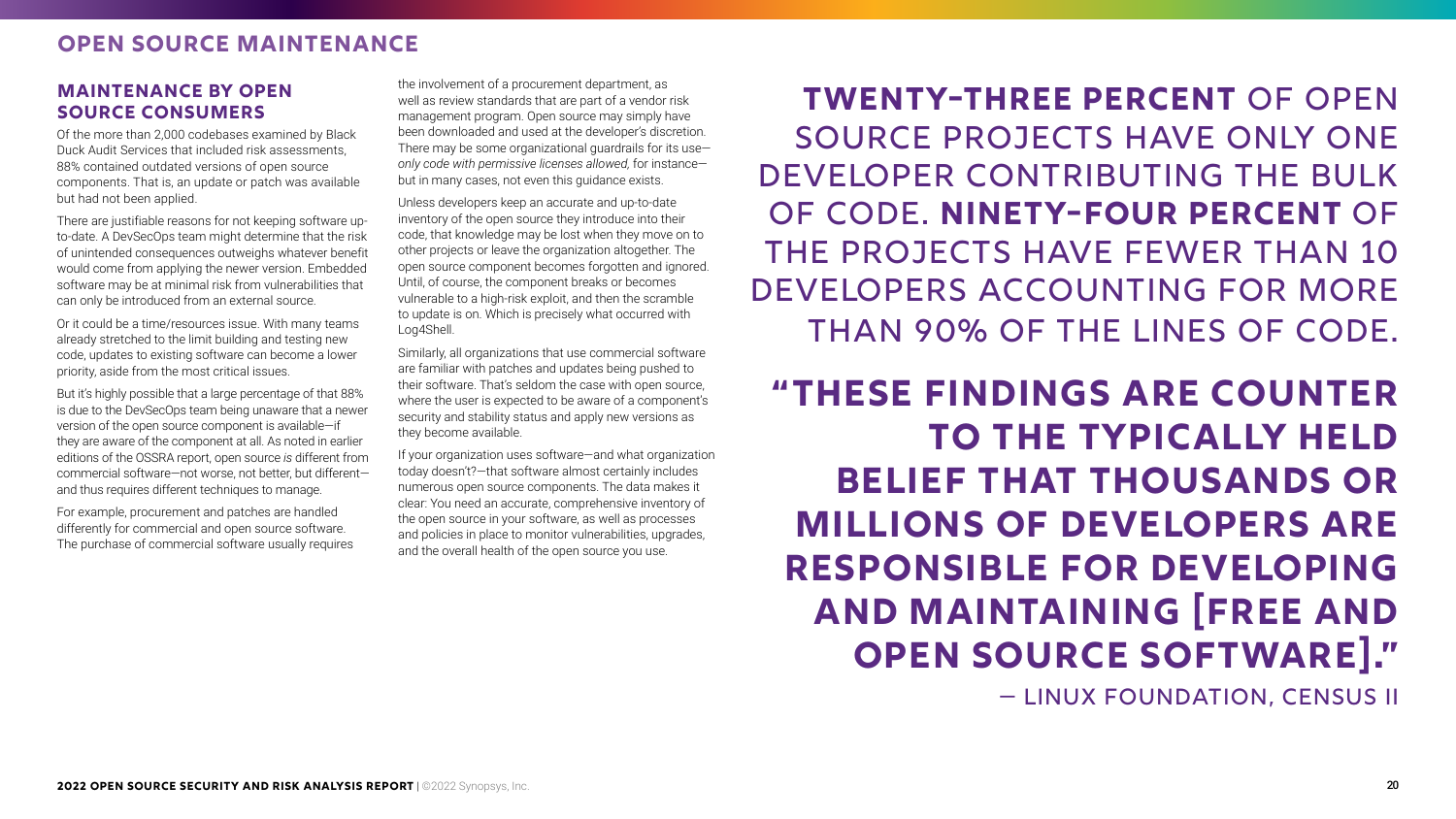<span id="page-20-0"></span>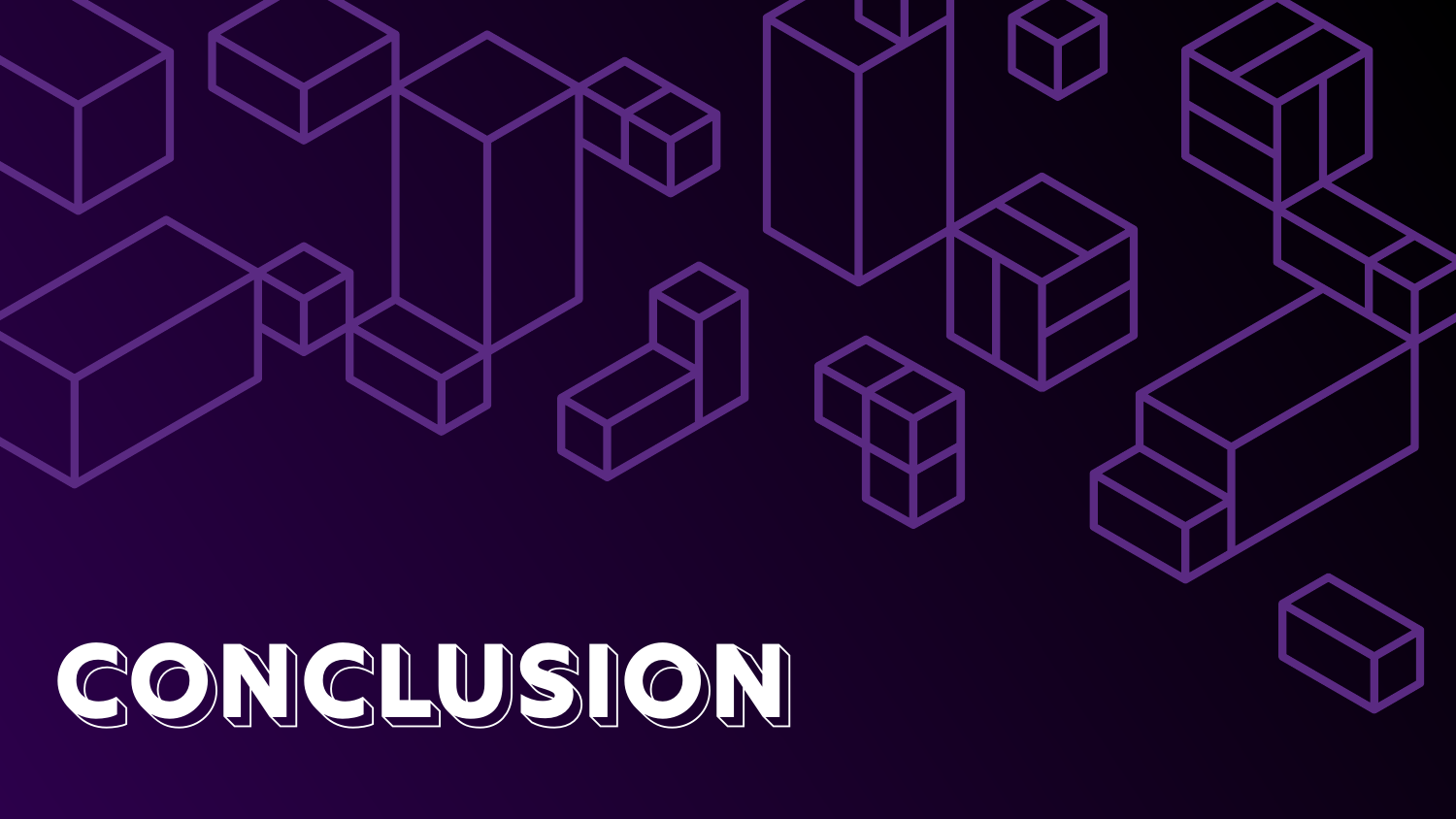#### **A Prescription for the "Witches' Brew" of Open Source**

Although the decrease in high-risk vulnerabilities found in our audits was encouraging, 2021 was still a year of open source vulnerabilities and exploits—as is nearly every year in these modern times. The newest addition to the high-profile vulnerability pack, the Log4Shell vulnerability, caused the biggest stir of 2021.

Based on download volume, Log4j is one of the most popular open source components in use and a dependency in more than 7,000 other open source projects. The Log4Shell vulnerability is considered dangerous enough to earn it the highest score possible on the CVSS severity scale issued by the NVD—a 10 out of 10. In a flurry of reports, we closed out 2021 with continued warnings of attempts to scan and attack systems vulnerable to Log4Shell.

#### **Are We Vulnerable? Are Our Customers Vulnerable? Will We Be Held Accountable?**

According to the Federal Trade Commission (FTC), the original Log4j vulnerability is being widely exploited in the wild and poses a "a severe risk to millions of consumer products" including enterprise software and web applications. In fact, the FTC finds the vulnerability dangerous enough that it has issued a statement that it "intends to use its full legal authority to pursue companies that fail to take reasonable steps to protect consumer data from exposure as a result of Log4j, or similar known vulnerabilities in the future."13

Yet as universal as it's become, the misperception that open source is somehow inherently dangerous persists. As recently as last year, Anne Neuberger, the U.S. Deputy National Security Advisor for Cybersecurity, characterized open source as a "witches' brew" while discussing the Log4Shell vulnerability.<sup>14</sup>

Largely thanks to the heroic efforts of DevSecOps teams at countless organizations, many of whom worked tirelessly through the holidays, Log4Shell's threat to their organization appears to have been essentially mitigated. But somewhat lost in the uproar was the fact that the need for this round-the-clock remediation effort was

#### <span id="page-21-0"></span>**CONCLUSION**

often a result of organizations not knowing where Log4j was located within their systems and applications, or in fact, if it was there at all. The identification problem was multiplied across thousands of IT groups, which all scrambled to answer questions like "Are we vulnerable to Log4Shell? Is our vendors' software vulnerable? Are the customers using our software vulnerable?"

A key tenet of the OSSRA report is to highlight the risks that can stem from *unmanaged* open source use. As we've said before, it's important to distinguish between a lack of open source management and the fact that *open source itself is not the problem*.

In earlier times, the open source community had to endure disparaging comments from the commercial software world, usually with the implication that open source was dangerous to use. Remarks ranged from open source being called "snake oil" (Ken Olsen, one-time CEO of Digital Equipment Corporation, 1987) to "a cancer that attaches itself in an intellectual property sense to everything it touches" (Steve Ballmer, one-time CEO of Microsoft Corporation, 2001).

The CEOs' criticism was neither accurate nor enduring. In fact, open source now serves as the foundation of

commercial software, with 97% of commercial code containing open source, as noted in this year's OSSRA report.

#### **Open Source: A Charm of Powerful Trouble**

Tracing the etymology back to its sixteenth-century origins, the term "Witches' brew" has carried various interpretations, all of which center around a meaning of "a mixture of unknown and potentially dangerous ingredients," which is the point Ms. Neuberger seemed to want to make about open source.

A core principle to any security program is the need to know what's in the code (the "brew") you build or use. Without this information, you're left in the dark. Effective management of open source begins with the *identification* of open source.

#### **A Software Bill of Materials**

The concept of a software Bill of Materials (SBOM) derives from manufacturing, where the classic Bill of Materials is an inventory detailing all the items included in a product. When a defective part is discovered, the manufacturer knows which of its products is affected and can begin the process of repair or replacement. Similarly, maintaining an accurate, up-to-date SBOM that inventories open source components is necessary to ensure that code remains high-quality, compliant, and secure. As in manufacturing, an SBOM of open source components allows you to pinpoint at-risk components quickly and prioritize remediation appropriately. A comprehensive SBOM lists all open source components in an applications as well as those components' licenses, versions, and patch status.

In the world of 2022, where 97% of commercial code contains open source, visibility into the open source components used in an application needs to be considered a mandatory and minimum requirement for any effective DevSecOps or AppSec effort. Without this information, business risk increases. The issue is preventable with a comprehensive view of the open source powering your business.

### **Eye of newt and toe of frog, Wool of bat and tongue of dog, Adder's fork and blind-worm's sting, Lizard's leg and owlet's wing, For a charm of powerful trouble.**

(Wm. Shakespeare Macbeth, Act IV)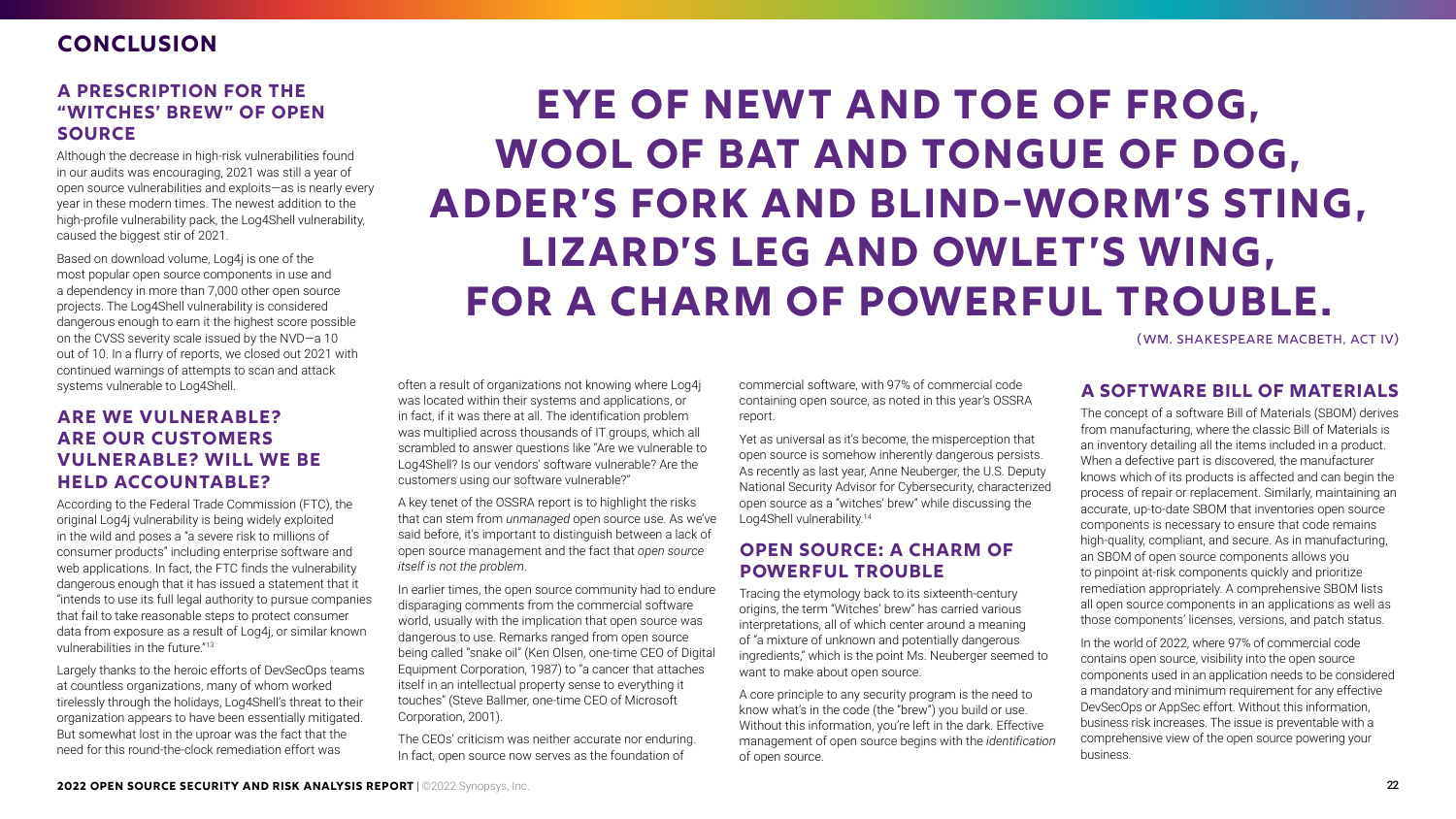#### **Additional reading**

[NTIA Multistakeholder Process on Software Component Transparency](https://www.ntia.gov/files/ntia/publications/sbom_at_a_glance_apr2021.pdf)

[Executive Order on Improving the Nation's Cybersecurity](https://www.whitehouse.gov/briefing-room/presidential-actions/2021/05/12/executive-order-on-improving-the-nations-cybersecurity/)

[Census II of Free and Open Source Software—Application Libraries](https://linuxfoundation.org/wp-content/uploads/LFResearch_Harvard_Census_II.pdf)

[Log4Shell: A Case for Trusting Open Source—With Guardrails](https://dzone.com/articles/log4shell-a-case-for-trusting-open-source-with-gua)

#### **References**

- 1. Ian Forsyth, [Global M&A momentum to keep going like a train,](https://www.pressandjournal.co.uk/fp/business/uk-and-abroad/3960072/experts-say-business-climate-for-global-ma-activity-remains-strong/) the Press and Journal, 2/25/2022.
- 2. Eran Orzel, [2021 Software Supply Chain Security Report,](https://info.aquasec.com/argon-supply-chain-attacks-study) Argon Security, 2021.
- 3. [CVEdetails.com,](https://www.cvedetails.com/vulnerability-list/vendor_id-13534/product_id-28125/Docker-Docker.html) Docker security vulnerabilities, 2021.
- 4. Dominick Reuter, [A developer sabotaged their own open-source libraries, breaking thousands of apps, in apparent protest of mega-corporations](https://www.businessinsider.com/developer-sabotages-open-source-github-code-libraries-protest-corporations-2022-1), Business Insider, 1/10/2022.
- 5. Jen Psaki, [Readout of White House Meeting on Software Security,](https://www.whitehouse.gov/briefing-room/statements-releases/2022/01/13/readout-of-white-house-meeting-on-software-security/) whitehouse.gov, 1/13/2022.
- 6. National Vulnerability Database, [CVE-2020-11023 Detail,](https://nvd.nist.gov/vuln/detail/CVE-2020-11023) 2/7/2022.
- 7. Gary Armstrong and Rich Kosinski, [The license and security risks of using Node.js,](https://www.synopsys.com/blogs/software-security/node-js-license-security-risks/) synopsys.com, 8/13/2019.
- 8. [The JSON License,](https://www.json.org/license.html#:~:text=The%20Software%20shall%20be%20used,A%20PARTICULAR%20PURPOSE%20AND%20NONINFRINGEMENT) json.org, 2002.
- 9. The Linux Foundation and the Laboratory for Innovation Science at Harvard, Census II of Free and Open Source Software-Application Libraries, linuxfoundation.org, 1/2022.
- 10. Vincent Tabora, [The Pareto Principle In Software Engineering —Applying the 80/20 Rule](https://medium.com/0xcode/the-pareto-principle-in-software-engineering-applying-the-80-20-rule-ef87af760643), medium.com/0xcode, 8/30/2021.
- 11. The Linux Foundation and the Laboratory for Innovation Science at Harvard, [Report on the 2020 FOSS Contributor Survey](https://www.linuxfoundation.org/wp-content/uploads/2020FOSSContributorSurveyReport_121020.pdf), linuxfoundation.org, 12/10/2020.
- 12. Synopsys Cybersecurity Research Center, [DevSecOps Practices and Open Source Management in 2020,](https://www.synopsys.com/software-integrity/resources/analyst-reports/devsecops-practices-open-source-management.html?intcmp=sig-blog-ossras) synopsys.com, 2020.
- 13. Federal Trade Commission, [FTC warns companies to remediate Log4j security vulnerability,](https://www.ftc.gov/policy/advocacy-research/tech-at-ftc/2022/01/ftc-warns-companies-remediate-log4j-security-vulnerability) ftc.gov, 1/4/2022.
- 14. Jack Gillum and Jennifer Jacobs, [Some Federal Systems Affected by Software Flaw, Official Says](https://www.bloomberg.com/news/articles/2021-12-16/some-federal-systems-affected-by-software-flaw-official-says), Bloomberg, 12/16/2021.

#### **CONCLUSION**

#### The Synopsys difference

Synopsys Software Integrity Group provides integrated solutions that transform the way development teams build and deliver software, accelerating innovation while addressing business risk. Our industry-leading portfolio of software security products and services is the most comprehensive in the world and interoperates with third-party and open source tools, allowing organizations to leverage existing investments to build the security program that's best for them. Only Synopsys offers everything you need to build trust in your software.

#### About the CyRC

The Synopsys Cybersecurity Research Center (CyRC) works to accelerate access to information around the identification, severity, exploitation, mitigation, and defense against software vulnerabilities. Operating within the greater Synopsys mission of making the software that powers our lives safer and of the highest quality, the CyRC helps increase awareness of issues by publishing research supporting strong cybersecurity practices.

For more information, go to [www.synopsys.com/software](http://www.synopsys.com/software).

Synopsys, Inc. 690 E Middlefield Road Mountain View, CA 94043 USA U.S. Sales: 800.873.8193 International Sales: +1 415.321.5237 Email: [sig-info@synopsys.com](mailto:sig-info%40synopsys.com?subject=)